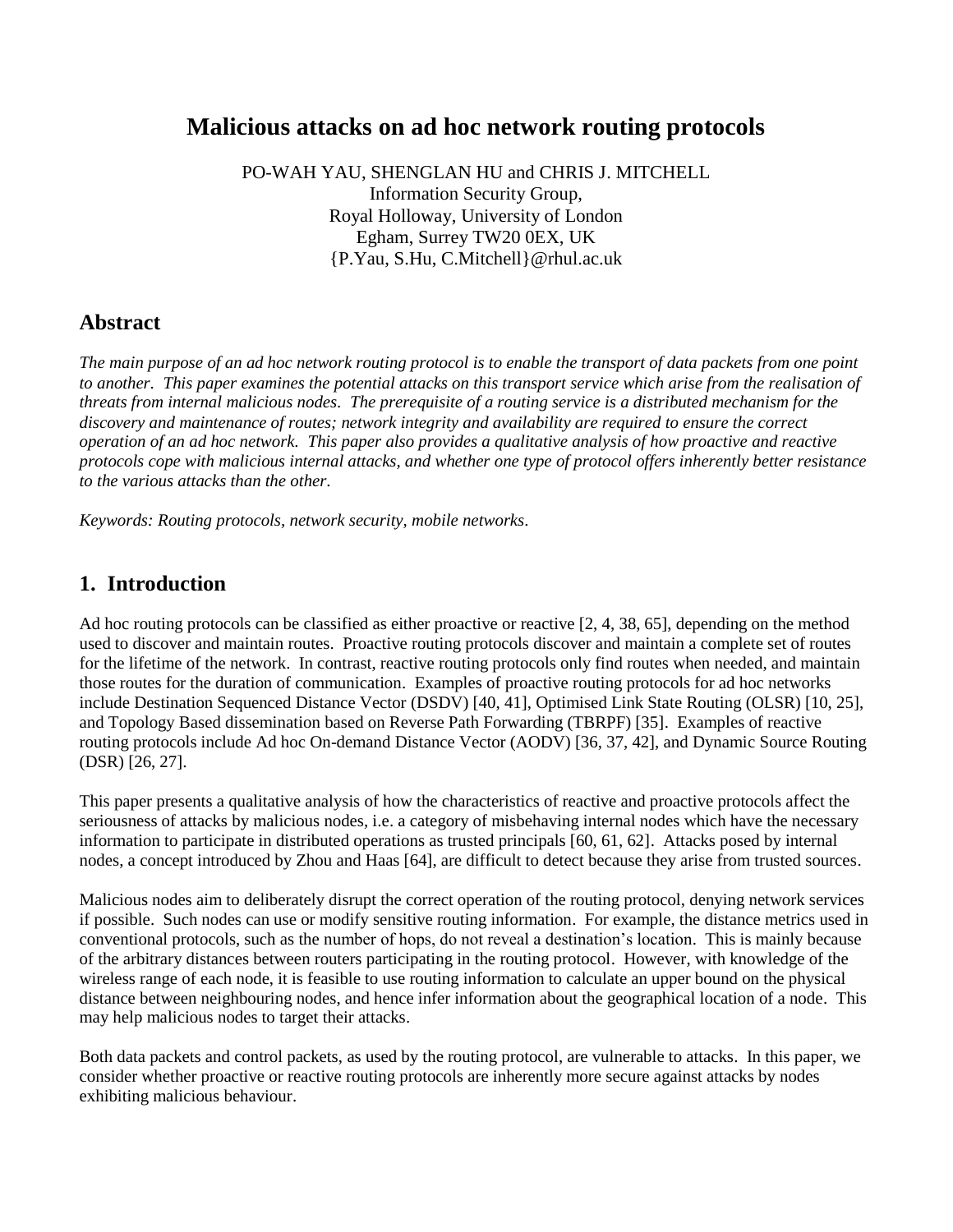Section 2 discusses the relevant literature. Section 3 begins the analysis by discussing the data packet transport service, and how this is vulnerable to threats arising from malicious behaviour. Section 4 looks at attacks on the route discovery and maintenance mechanisms. An analysis comparing the inherent robustness of proactive and reactive protocols is given in section 5. Finally, section 6 contains conclusions for the paper.

# **2. Related work**

Independent work has been carried out by Wang and Bhargava [54], who compare the properties and resulting vulnerabilities of the Ad hoc On-demand Distance Vector (AODV) [36, 37, 42] and Destination Sequenced Distance Vector (DSDV) [40, 41] protocols. Wang and Bhargava's main conclusion is that attacking the sequence number mechanisms by advertising a falsely high value has a greater impact than attacking the distance vector by advertising a falsely low value. They provide simulation results together with an analysis, concluding that it is easier to detect attacks on the destination sequence number in proactive protocols than reactive protocols.

In this paper, we look at specific mechanisms rather than concentrating on complete protocols. Thus, the research is intended to be applicable to any ad hoc network routing protocol. Also, when discussing proactive routing protocols, we consider only link-state routing protocols. Both AODV and DSDV are distance vector protocols, and proactive distance vector protocols, such as DSDV, are no longer being considered for standardisation by the Internet Engineering Taskforce (IETF) because of their poor performance [39]. Hence it is no longer particularly helpful to consider DSDV when making a comparison between reactive and proactive routing protocols.

# **3. Attacking the routing of data packets**

Before examining attacks on route discovery and maintenance procedures, which essentially means attacks involving the protocol control packets, we examine attacks on the routing of data packets. In the attacks we consider, the methods and results are the same for proactive and reactive protocols. The attacks we identify are:

- Denial of service.
- Modifying the packet header,
- Flooding attacks, and
- Replaying and reordering data packets.

Denial of service attacks include deliberately dropping packets instead of forwarding them, as well as actively interfering in the communication of neighbouring nodes. The latter can be achieved using internal knowledge to attack the medium access control protocol (see section 3.2). The effects of denial of service are similar to those arising as a result of selfish behaviour; we do not consider such behaviour in this paper, and we refer the reader to [3, 5, 6, 12, 58, 59, 60, 61, 62] for more on this topic.

In the remainder of this section we explore the other three types of attack. Before proceeding, note that we have ignored the threat of possible modification of the data packet payload. This is because security mechanisms in the upper layers of the protocol hierarchy will be better placed to provide protection to the payload.

## **3.1 Modifying the packet header**

Ad hoc routing protocols typically use the Transport Control Protocol (TCP) [11] or the User Datagram Protocol (UDP) [44] as the transport layer protocol, both of which use the Internet Protocol (IP) [45]. Hence, every packet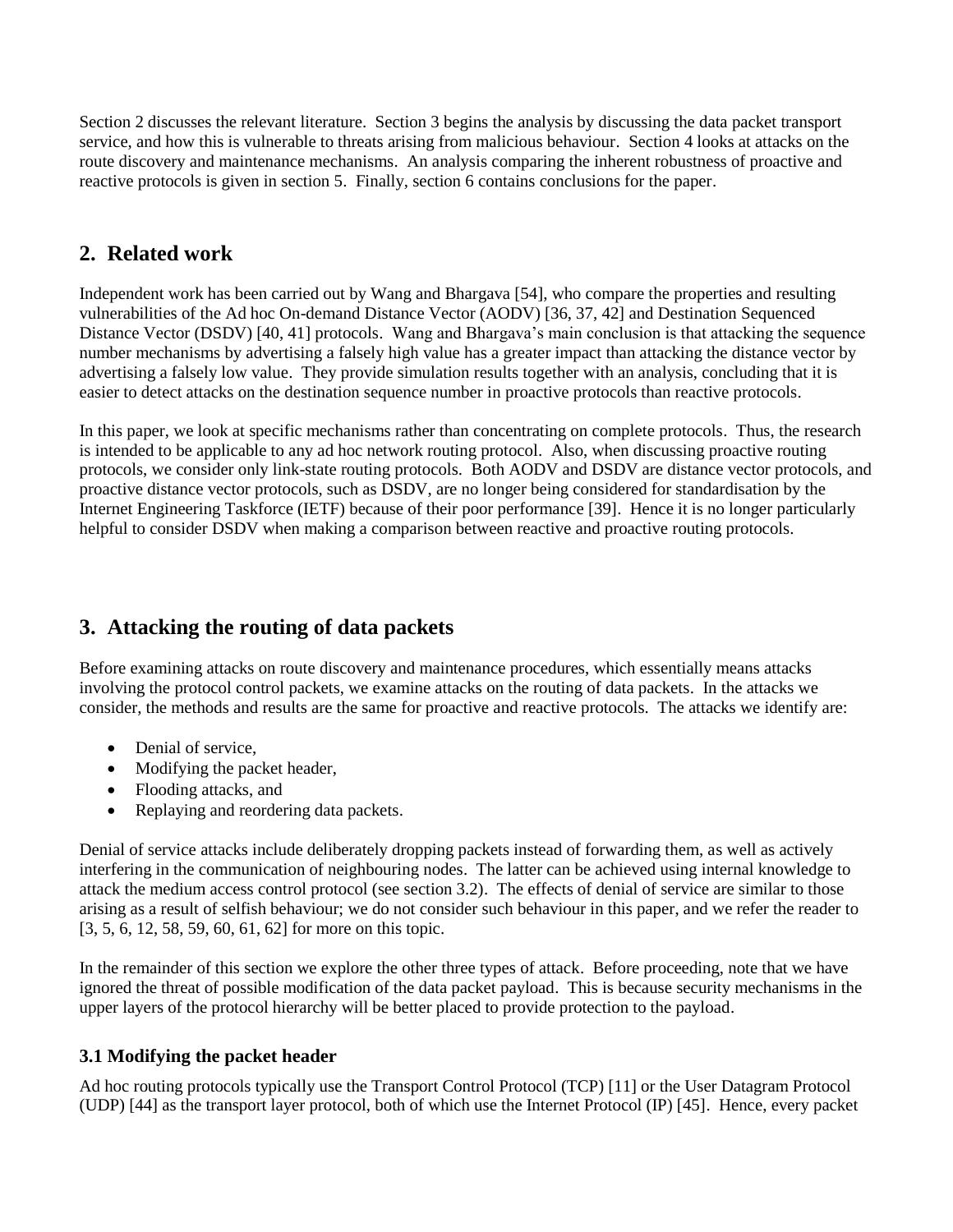will contain an IP header, containing, amongst other data, the source address, destination address and Time-To-Live (TTL) value.

Malicious nodes could modify the destination address of a data packet to reroute it. This could be targeted at a specific node, in order to cause a denial of service attack against that node, or at the intermediate nodes which will forward the modified packets. Modifying the source address would disturb a TCP connection, causing additional packets to be sent to recover the connection.

The inclusion of the TTL value is also a potential vulnerability. An intermediate node will not forward packets if the TTL value in a received packet is 1 or less. Since the TTL mechanism is not protected, a malicious node could reduce the TTL in received packets to an artificially low value. As a result the packet may not reach its destination, since a downstream intermediate node will drop the packet. This is also a means to achieve a gratuitous detour attack (see section 4.3), as traffic may be directed away from the route involving the malicious node, as it is believed to be unusable. Thus, this attack achieves the same results as dropping packets, but it allows the malicious node to avoid being identified as the source of packet dropping. However, it is generally easier to protect the integrity of packets than to detect packet dropping.

One of the reasons for the use of the TTL value is to prevent packets from propagating indefinitely around routing loops. Hence, conversely, a malicious node could increase the TTL in received packets to a much larger value. The degree of denial of service achieved by this attack depends on how effective the routing protocol is at preventing, or reducing, the frequency of routing loops.

If a source route based routing protocol, such as the Dynamic Source Routing (DSR) protocol [26, 27], is being used, then a malicious intermediate node can alter the source route of any packets it receives. This could be used to misdirect a data packet along a different route to that intended by the packet originator.

### **3.2 Flooding attacks**

As with conventional networks, the threat of a flooding attack applies. Such an attack is difficult to distinguish from a sudden but legitimate increase in network traffic [8]. A malicious node could attempt to flood the network with its own unicast data packets, potentially using many different destination addresses. Gupta, Krishnamurthy and Faloutsos [20] show how two colluding nodes, at opposite edges of a network, can partition the network by sending a high volume of data between them. While the authors focus on capturing the wireless medium by exploiting the vulnerabilities of IEEE 802.11, the attack also causes denial of service by exhausting the intermediate nodes which forward the high volume of traffic generated. Thus, one attack can simultaneously achieve more than one type of denial of service.

A related but more localised attack arises when a malicious node sends its neighbours packets to forward at a rate at which the neighbours become overwhelmed. The pacing protocol is a mechanism used by the DARPA Packet Radio Network (PRNET) [18, 28], in which nodes measure the forwarding delay of their neighbours in order to pace the rate at which to send packets to their neighbours for forwarding. Thus, a malicious node could deliberately not follow the pacing protocol and engulf its neighbours with packets. Gupta, Krishnamurthy and Faloutsos [20] describe the effects of such an attack on the link layer. Maliciously sending a high volume of packets not only prevents immediate neighbours from accessing the wireless medium, but also deprives nodes in the 2-hop neighbourhood of the malicious node of network connectivity. This exploits the 'capture effect' [19], whereby a node with a heavy traffic load will capture the wireless medium and prevent a node with a lighter traffic load from accessing the medium.

When using routing protocols which can concurrently route data along multiple paths, a flooding attack can affect an even greater proportion of the network. Finally, note that the payload of each packet does not necessarily have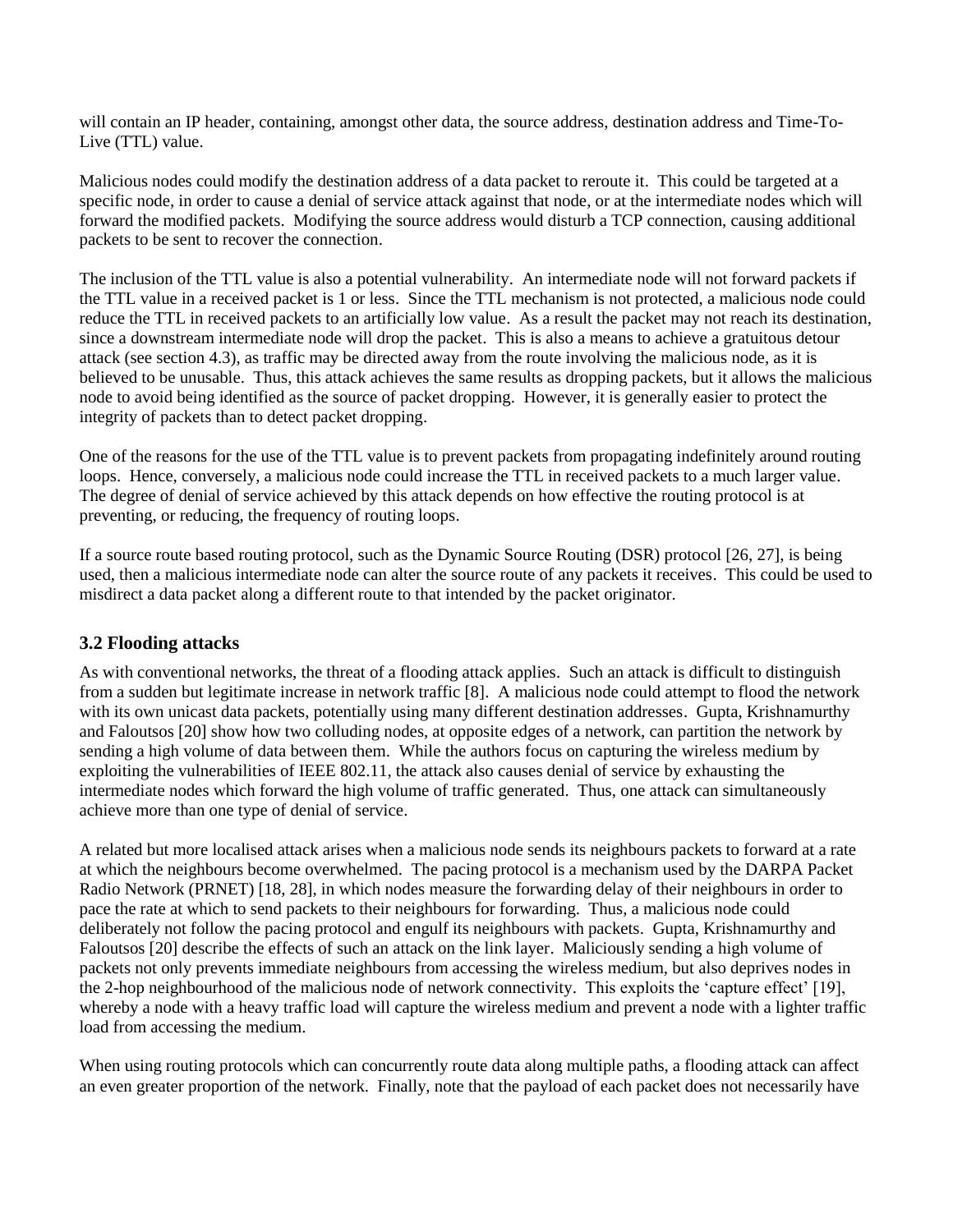to contain any meaningful information; the attacker only has to ensure that the packet headers contain the correct information.

## **3.3 Replaying and reordering packets**

Replaying packets in an ad hoc network is an attack that differs from replay attacks in conventional wired networks, in terms of both time and space. Malicious nodes can move to different areas of the network to replay data packets. A malicious node could move as far away as possible from the destination node before replaying packets in order to involve more intermediate nodes, and to deplete their resources while forwarding the packets.

Replay attacks are generally prevented using some form of freshness mechanism. Atypical example is the use of sequence numbers, also known as logical timestamps. However, routing protocols in the network layer generally do not use any freshness mechanisms to prevent the replay of data packets. While the IP header includes a sequence number, it is only used to reconstruct a packet which has been fragmented, so it cannot be relied upon to identify unique packets. Sequence numbers are primarily used by TCP to maintain the order of packets sent via a connection. Although TCP sequence numbers could be used to ensure freshness, this is not advisable because:

- This is only possible when TCP is being used as the transport control protocol;
- This introduces a cross-layer mechanism, which defeats the purpose of compartmentalising network functions into different layers; and
- Any confidentiality service in the transport layer may hide TCP sequence numbers, thereby preventing them from being used by the network layer.

Sequence numbers are used in the network layer for control packets, and we will examine their use in section 4.2.

A related attack arises when there is a TCP connection between two nodes, and a malicious intermediate node reorders packets sent between the two communicating nodes [1]. This can be done to such an extent that it breaks the TCP connection, therefore causing denial of service. Note that, if protection from replay attacks is needed in upper layer applications or services, then they must also implement freshness mechanisms, located in the layer in which protection is required.

# **4. Attacking the routing protocol**

Two possible threats from malicious nodes are misdirection of traffic, one of the consequences of which may be denial of service, or denial of service as a means to an end itself. These threats can be further subdivided, as in the attack model shown in Figure 1.

Attacks arising from malicious behaviour can be divided into those where packets are originated by the malicious node, and those where a malicious node is an intermediate node and receives control packets for for-warding. When a malicious node is originating packets, it can send control packets using its own source address, an address which belongs to an existing node in the ad hoc network, or an arbitrary address which does not belong to any node. Malicious intermediate nodes can either modify or replay received packets.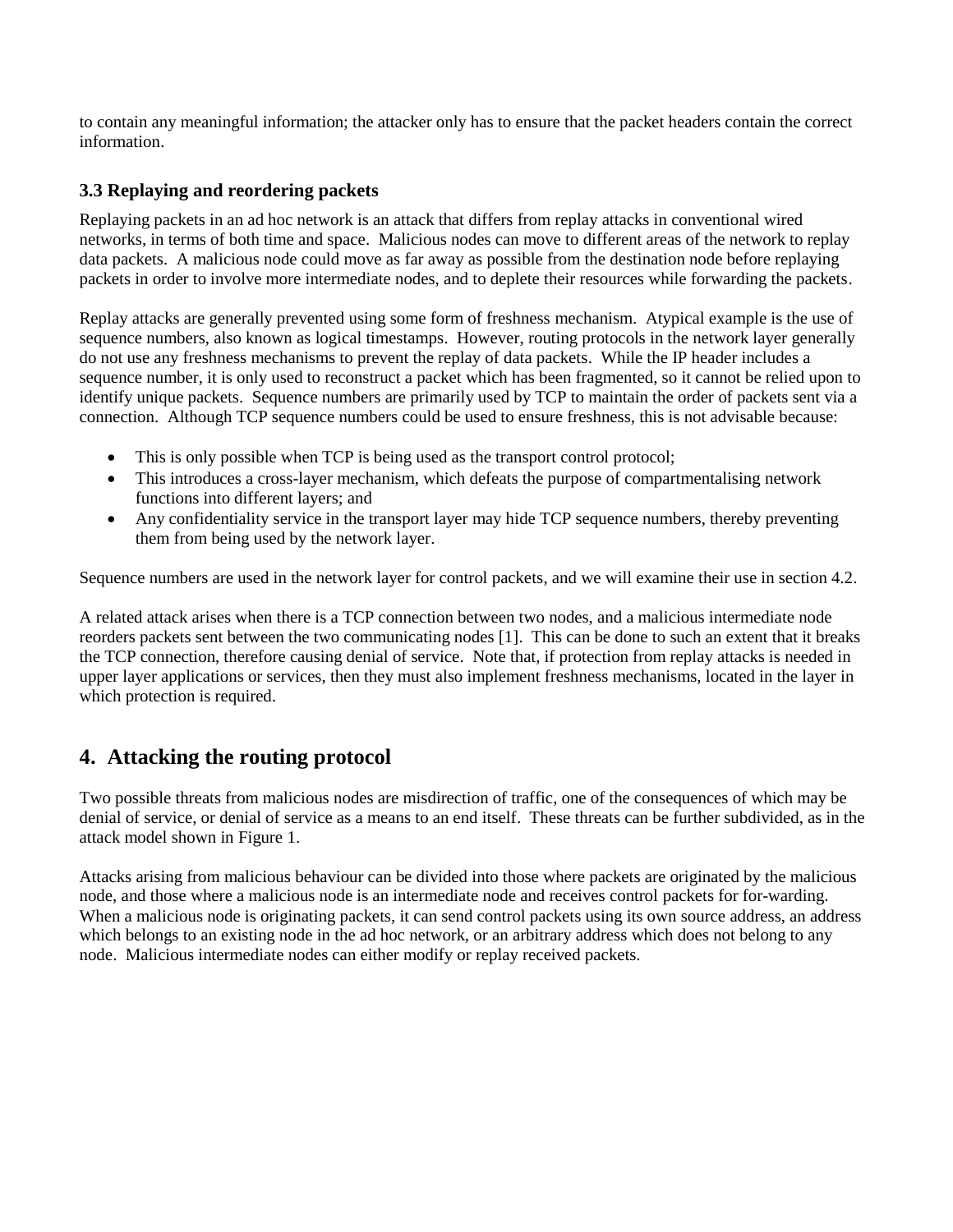

**Fig 1: Malicious attack tree**

This section concentrates on possible attacks on the various mechanisms used to discover and maintain routes in both proactive and reactive protocols. In particular, we investigate if the type of routing protocol used has a bearing on the effort needed to successfully perform such attacks. First, we discuss issues which are common for both types of protocol: the scope of malicious attacks and the use of sequence numbers. We then look at potential attacks that exploit the two main threats from malicious nodes: misdirection of packets and denial of service.

## **4.1 The scope of attacks arising from malicious behaviour**

Even though an ad hoc network is vulnerable to attacks from an internal node, the scope of such an attack is limited. In general, the scope of an attack will be affected by two factors — distance and node density.

A malicious node can advertise network topology information which contradicts information provided by a wellbehaved node, creating a case of the well known 'Byzantine generals problem' [30, 31]. For example, if a malicious node falsely advertises a direct route to a node which is connected elsewhere in the network, then the probability of other nodes accepting the false route depends on their relative distances to the malicious node and the well-behaved node. Nodes closer to the malicious node than the well-behaved node are more likely to accept the false information.

The resources required to mount an attack, together with the number of nodes that are affected, can be used as a measure of the efficiency of that attack, i.e. the effort that a malicious node has to make to achieve a specific amount of damage. In general, the more densely populated is the area in which a malicious node is located, the more nodes will be affected, and hence the greater the efficiency of the attack.

A malicious node could find itself as part of the only route between two or more groups of nodes. In this case, the malicious node can partition the network; the node can now attack one or both of the resulting partitions independently. Such a malicious node is able to control the scope of its attack by focusing on one partition, which may help it avoid detection. Other than finding some means of preventing malicious behaviour, one method of tackling this threat is to ensure that there are always multiple routes between any two nodes.

An attack will potentially have a much greater impact if it is performed by a group of malicious nodes, possibly colluding to perform a coordinated attack. It is difficult to make any assumptions about how many malicious nodes there will be in an ad hoc network, and if they have prior relationships which can be used to launch a distributed attack. Therefore, the effectiveness of any security solution should be assessed for various percentages of malicious nodes in the network.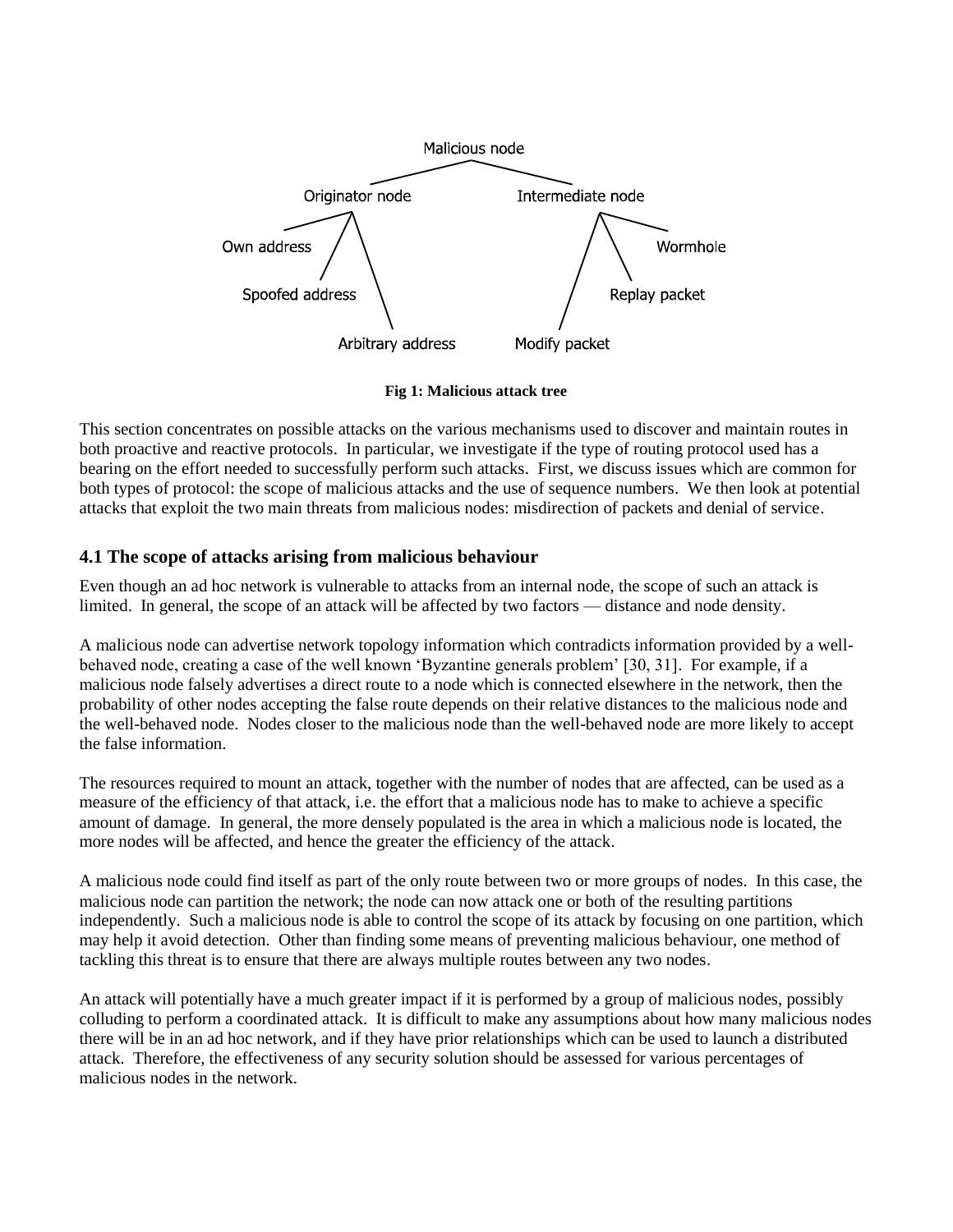#### **4.2 Attacking sequence numbers**

Many routing protocols use sequence numbers both as a duplicate suppression mechanism and to ensure freshness, i.e. to determine if a control packet contains the latest routing information. This has the added security benefit of providing some protection against replay attacks, thus helping to provide network integrity. However, sequence numbers only work when a node has previously received packets from the same originator, so that it can compare the sequence number in the received packet with previously received values. Thus, replay attacks are still possible, and this is expanded upon in section 4.3. 'Wormhole' attacks, which are also described in section 4.3, also exploit the same vulnerability. Note that protocols which do not use sequence numbers in their control messages are vulnerable to all forms of replay attack (the Topology Broadcast Reverse Path Forwarding (TBRFP) protocol [35] protocol is one such example).

Perlman [43] discusses the problem which occurs when sequence numbers reach their maximum value. This limit arises because sequence numbers are typically stored in a field of fixed length. Perlman suggests using a field which will be large enough so that the maximum value is never reached. For example, a  $32$ -bit field contains  $2^{32}$ sequence numbers, so that 248 days of continuous transmission, at a rate of 200 packets per second, would be needed to exhaust this series of sequence numbers. Since ad hoc networks are temporary and would not operate for such a length of time, this solution seems adequate.

While the use of incrementing sequence numbers is valuable as part of a routing protocol, it also introduces certain security vulnerabilities. To avoid being exploited by an attack, the sequence numbers should be increased by random integer values rather than a value of one. Of course, one implication of such an approach is that the range of available sequence numbers will be exhausted more quickly.

Wraparound mechanisms are used to 'reset' a sequence number to a lower value when it reaches its limit. As data transmission speeds become higher, wraparound will occur more often as more individual packets are sent. Most protocols using sequence numbers suggest the use of a mechanism for dealing with wrap-around, so that nodes will be able to detect when a sequence number has rolled over to restart from zero. These mechanisms can themselves introduce vulnerabilities which a malicious node can exploit to replay packets; these vulnerabilities exist because sequence numbers used in routing protocols are not intended to prevent replay attacks.

In AODV [36, 37, 42], a received packet containing the 32-bit sequence number r is accepted if and only if  $0 < r - s \le 2^{31}$ , where *s* is the stored sequence number and  $r - s$  is computed modulo  $2^{32}$ . That is, a packet is accepted if and only if the sequence number it contains is in one half of the possible range of values.

Therefore, if a node has stored the sequence number value *x*, then it will accept any sequence numbers within the range  $\{x, x+1, \ldots, x+2^{31}\}$ , i.e. half the sequence numbers in the series. Conversely it will reject the other half. While replay attacks are still theoretically possible, the large range of possible values mitigates the threat, although the same caveat as above remains; the range of sequence numbers may be less than the possible maximum because of the use of random increments.

While unique sequence numbers help to provide some protection against replay attacks, this mechanism can still be exploited to cause a type of denial of service called a preplay attack. A malicious node could impersonate existing nodes and flood the network with spoofed packets containing high sequence numbers. As a result, any messages sent from the true owners of the addresses will be discarded as either duplicate or out of sequence. The malicious node will know what sequence number a node is using from receiving a previously flooded control packet. If no wraparound mechanism is used, and a malicious node attacks using the maximum sequence number, then it may be necessary for the spoofed node to use a mechanism to 'reset' its sequence number within the ad hoc network.

In the AODV protocol, it is possible for a malicious node to inject sequence numbers for a specific other node without the need to masquerade. This is most easily achieved by replying to a route request with a route reply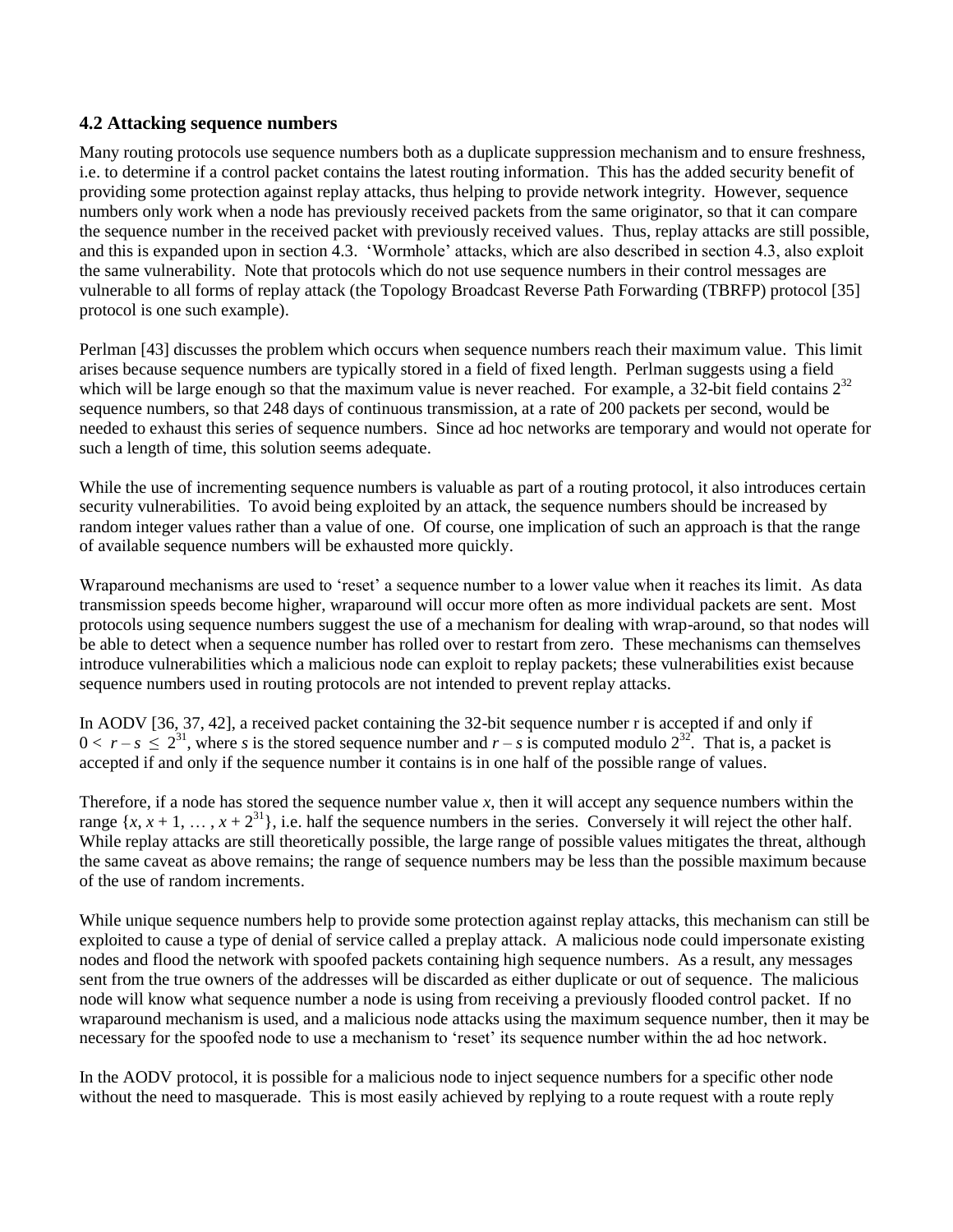containing a sequence number close to  $x + 2^{31}$ , where *x* is the most recently observed sequence number for the node under attack. The destination node will respond with its own route reply, which will be dropped by nodes which received the malicious node's reply, because the inequality above will be false.

When manipulating sequence numbers, an attacker will have to be judicious in order to both have a significant effect and remain undetected. Wang and Bhargava [54] show that an attacker cannot simply add a small constant to the sequence number, as this will be quickly overtaken by the true sequence number. On the other hand, a substantial increase may provide an indication of an attack.

Finally, note that the information in the rest of the packet does not necessarily have to be meaningful. The attacker only has to ensure a small number of fields in the header contain the correct information; typically the source address, destination address, sequence number and TTL fields. It is extremely difficult to determine if the payload of a data packet is valid, particularly if it is encrypted.

### **4.3 Misdirection attacks**

In an ad hoc network, a malicious node may attempt to misdirect traffic to itself, or to another node. The relevant attack methods are:

- Masquerading as an existing node,
- Masquerading as a previously connected node,
- Replay attacks,
- Byzantine behaviour to attract traffic,
- Byzantine behaviour to deflect traffic, and
- Misdirection using a wormhole.

Conventionally, origin authentication mechanisms are needed to prevent masquerade attacks. In this section we first analyse the inherent security of proactive and reactive protocols when origin authentication is not used for internal nodes, or when a malicious node has found a way to circumvent the mechanisms used for origin authentication. In such cases, a malicious node may impersonate another node in order to misdirect traffic. This can be achieved by sending false control packets using an incorrect source address; this address could either belong to a node currently routing in the network, or it could be an address which is not currently being used, perhaps of a node which was previously connected to the ad hoc network. Such false control packets are also referred to as spoofed packets.

It is possible for a malicious node to send control packets containing false routing information, without the need to masquerade, by exhibiting Byzantine behaviour. Old and out-of-date routing information can also be considered as false, so a replay attack can also be used as the basis of a misdirection attack.

The attacks mentioned above require manipulation of the routing protocol; an alternative is to use a private communications channel to misdirect the traffic. This is also referred to as a 'wormhole' attack [21]. The six types of misdirection attack listed above are now considered in greater detail.

#### **4.3.1 Masquerading as existing nodes**

Using an address which belongs to another node currently connected to the ad hoc network is likely to be detected, especially in the case of control packets which are flooded throughout the network. In this case the true owner of the address will receive the spoofed packet.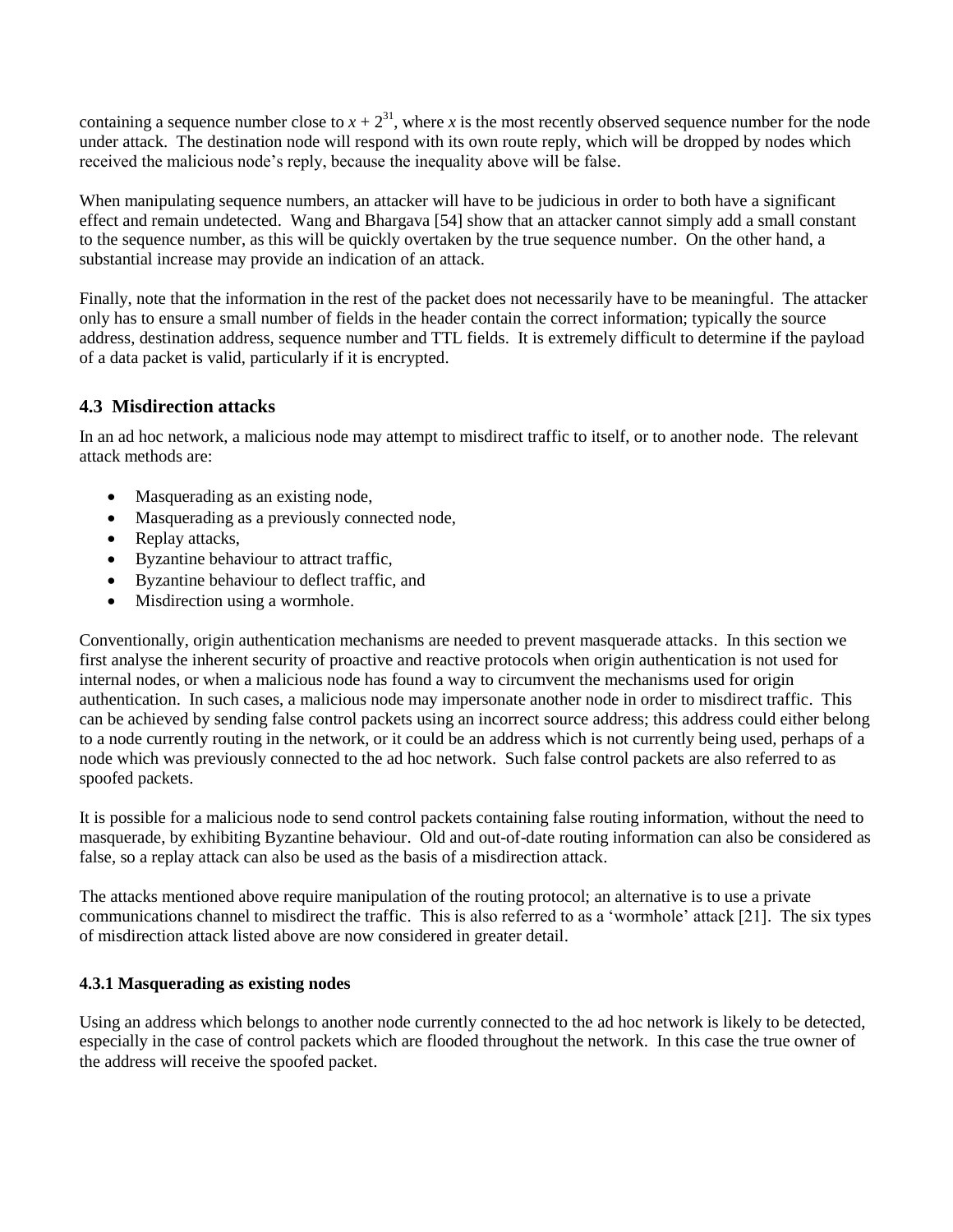In order to attract traffic to itself in a network using proactive routing, a malicious node could send spoofed Hello packets for neighbour sensing, so that its neighbours falsely add the spoofed address as a new neighbour. Even though the Hello packets involved are not flooded, this information will be flooded throughout the network via a topology control message, which would alert the true owner to the misbehaviour. However, nodes which are closer to the malicious node will still route traffic intended for the true owner of the address to the malicious node, as the malicious node is closer and offers a better route.

When reactive routing protocols are being used, a malicious node could spoof route requests so that nodes which receive the request will create a reverse route pointing towards the malicious node. Once again, whether this will have an effect depends on the proximity of the malicious node. These route requests are flooded throughout the network, and this will allow the true owner of the source address to detect them.

Nevertheless, to avoid detection by the true address owner, a malicious node could exploit the TTL mechanism, as in the attack on data packets described above (see section 3). The malicious node could flood a TTL restricted packet, which will not reach the true address owner. Indeed, this is a legitimate action in some reactive routing protocols, e.g. AODV, as part of the expanding ring search mechanism [36, 37, 42]. To perform such an attack effectively, the malicious node needs to know the distance to the node being spoofed. This is possible in a proactive routing scheme, as every node maintains an up-to-date view of the network topology. In a reactive routing protocol, the distance can be learnt from route requests sent by the spoofed node. In this case, we can deduce that reactive routing is likely to be more robust, because a malicious node may not have up-to-date distances for all nodes, whereas the inter-node distances are readily available in proactive routing protocols. Thus, use of a reactive routing protocol limits the window of opportunity for an undetected attack to the time immediately after receiving a request. The other factor affecting detection is the ability for nodes to move closer to the malicious node, because this will inevitably change the distance between the malicious node and the true address owner.

However, in a reactive routing protocol, once a malicious node has successfully masqueraded as another node and injected routes into a subset of the network, then the nodes in that subset will respond to any subsequent route requests with replies. This is a legitimate action designed to increase the scalability of ad hoc routing, so that the network can cope with more communicating nodes. In this way, not only can the malicious node avoid detection, but it could increase the likelihood of misdirecting packets to itself rather than the intended destination. That is, the more intermediate nodes the malicious node can 'poison', the more nodes will reply to a request. Figure 2 illustrates this attack scenario, where node *Sc* wants to find a route to node *Dt*. The thin lines indicate connectivity. No communication involving the true *Dt* has taken place recently, so *Dt*'s neighbours have timed out and deleted any routes. However, the malicious node, *Mal*, has been periodically broadcasting spoofed requests with a TTL value of 2 and an originator address *Dt*. The bold arrows indicate the currently known routes to *Dt*. When node *Sc* broadcasts a request, nodes *Q* and *S* will reply, and node *Sc* will create a route pointing to the malicious node *Mal*, which, as a result, has successfully performed a misdirection attack.

In a reactive routing protocol, there is a further way for a malicious node to spoof another existing node without alerting the true owner. This is through the use of unicast control packets, namely route reply packets, which are sent in response to route requests. A malicious node could falsely respond to a route request by sending a spoofed route reply. The originator of the request, who may receive more than one reply, will not be able to distinguish between the spoofed reply and the true reply, but it will accept whichever provides the route with a better metric. As discussed below, most reactive protocols even allow intermediate nodes to legitimately reply to a request, so spoofing replies is not necessary. Falsely advertising routes, with or without a more attractive routing metric, is Byzantine behaviour, which is discussed below.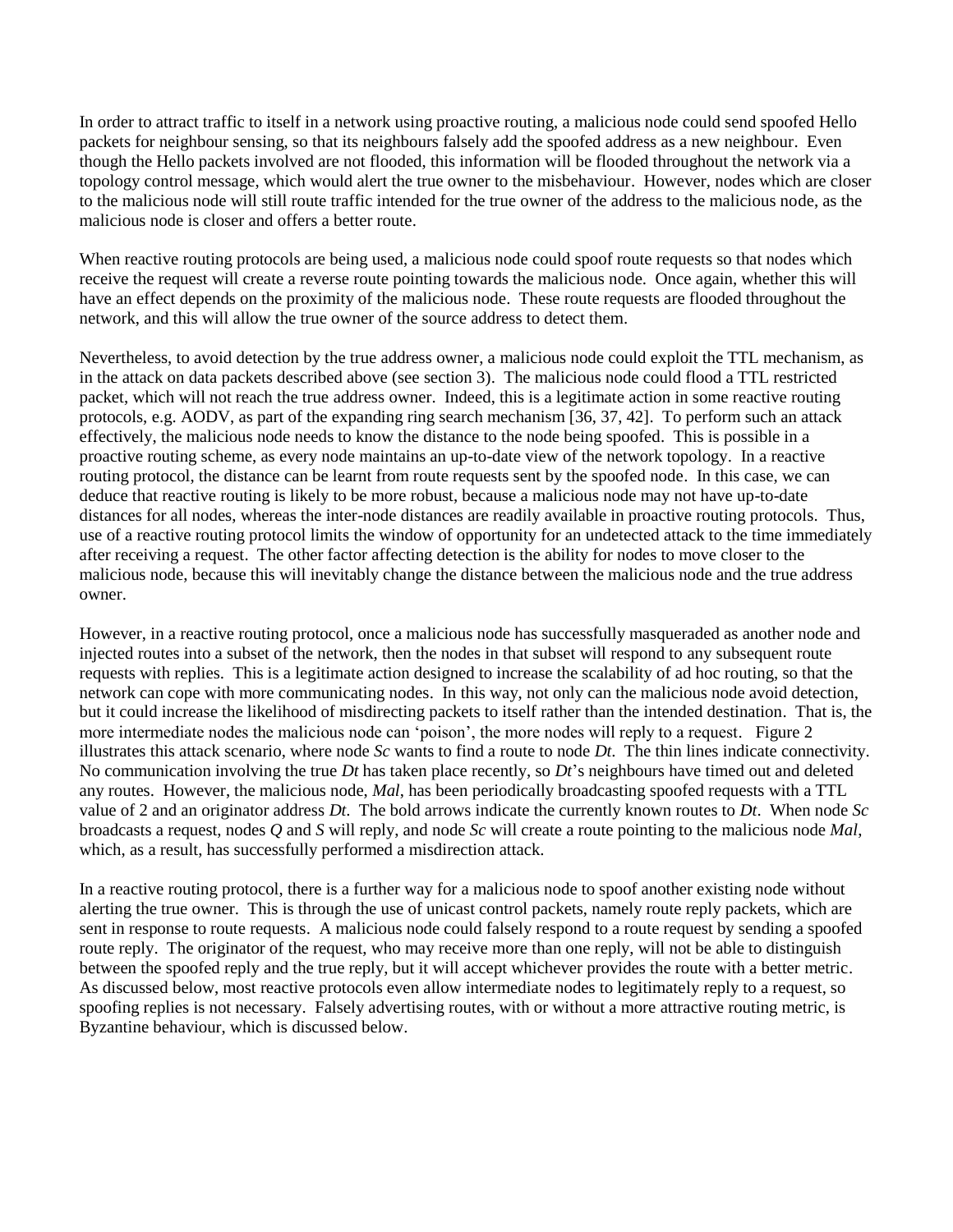

**Fig 2: A misdirection attack using a reactive routing protocol**

Finally, while we have discussed the possibility of detecting particular attacks, reacting to such an attack and identifying the culprit may be significantly more difficult. If address auto-configuration is being used, then any node can claim any address. After detecting an attack, the network will need some means of deciding who the legitimate owner of the address is. This issue is discussed further in section 4.4 below.

#### **4.3.2 Masquerading as previously connected nodes**

None of the previous analysis will apply when a malicious node uses an address which is not being used by an existing node. This could be an arbitrary address which has never been assigned, or the address of a node which is no longer connected to the ad hoc network. Finding an address that is not currently being used will be more difficult in a reactive routing protocol, where nodes will have an incomplete view of the nodes in the network, than in a proactive routing scheme, where nodes will know the addresses of most of the nodes participating in the network. Using arbitrary addresses for spoofed packets can form part of a denial of service attack, discussed later in section 4.4. Here, we concentrate on attacks that involve using the address of a previously connected node.

It is feasible for a malicious node to spoof a node which has momentarily, or permanently, left the network; as a result the rest of the network will falsely believe that this node is still connected. Alternatively, instead of waiting for a node to leave, a malicious node could use a denial of service attack to force a node to disconnect from the ad hoc network. The malicious node now assumes any history, security and routing decisions within the network layer, under the identity of the impersonated node<sup>1</sup>. In both types of protocol, the effect of the misdirection can be global. This is inherent in proactive routing because, when the malicious node sends spoofed Hello packets, the receiving neighbours will flood the new links throughout the topology. In a reactive routing protocol, in order to effect the attack, the malicious node will need to flood a route request, so that the nodes in the network create a reverse route back to the malicious node. Hence, the attack has the side effect of a denial of service attack (again, see section 4.4), because resources will be consumed dealing with the request flood.

#### **4.3.3 Replay attacks**

 $\overline{a}$ 

Replaying control packets can either be used as part of a denial of service attack, or as a means for a malicious node to misdirect traffic to itself. The malicious node does not have to replay control packets back into the network from the location at which it received the packets. As mentioned above in section 4.2, it is difficult to detect replay attacks if a node has not had any previous communication with the originator of the replayed packets, even if a sequence number freshness mechanism is used. Thus, this attack is more effective when using packets which are not propagated further than one hop, e.g. Hello packets using for proactive neighbour sensing, or those which are unicast, e.g. route reply or route error messages used in reactive routing schemes.

 $<sup>1</sup>$  An ad hoc network version of human identity theft.</sup>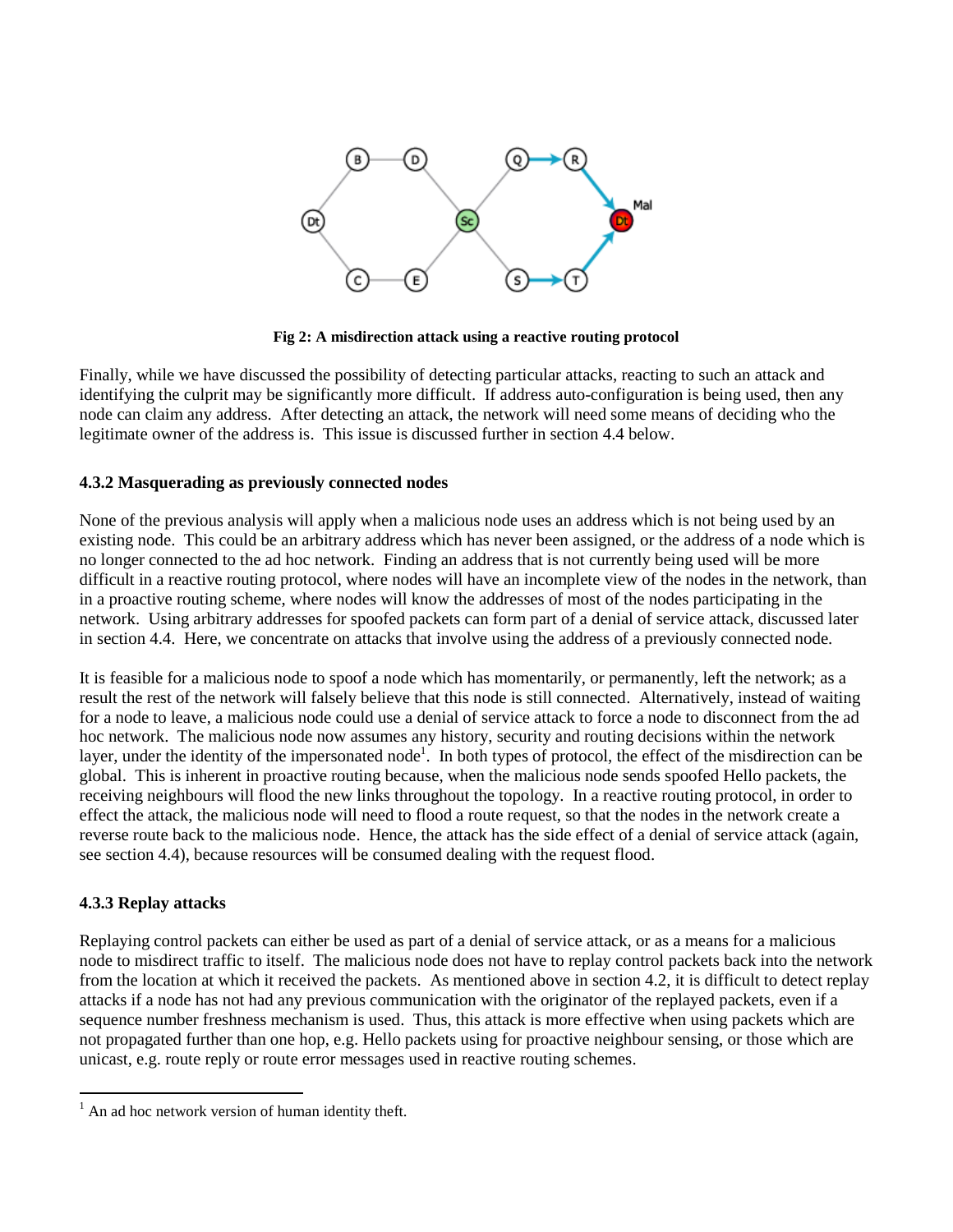In a proactive routing protocol, a malicious node can also replay topology control packets, to reintroduce old links or to coerce the network into removing existing ones. Topology control packets are generally protected with sequence numbers to enable the recipient of a packet to determine whether it is fresh, so the author of a replay attack will need to take into consideration the issues discussed in section 4.2.

A malicious node can also replay Hello packets from a node which has left the network. This is somewhat limited in its effect, as a Hello packet contains a list of neighbours used to determine bidirectional links. If none of the nodes listed in the replayed packet is a neighbour of the malicious node, then replaying the packet will not create any new links. Thus, the malicious node is limited to replaying the Hello packets in the same (or nearby) location as the node whose packets are being replayed, once the node has left the network.

In a reactive routing protocol, there is no such limitation on the location for replaying packets. In fact, if there is no benefit from attacking an area in which the nodes already have a route, then the malicious node will need to move to a different location to conduct an attack. When a route reply is replayed in an area where the nodes do not have a route to the originator, then they will create such a route in their routing tables. Even if the nodes already have a route as a result of a route request, then a malicious node could also have received the flooded request, and will know what sequence number is being used. In this case, the malicious node can determine the probability of success when replaying a route reply. Replaying a route error control packet is an example of a denial of service attack, which is discussed in section 4.4. Here we note that a malicious node can infer, from the receipt of a route error message, those areas of the network in which nodes do not have a route to a particular node.

### **4.3.4 Byzantine behaviour to attract traffic**

In the presence of strong origin authentication mechanisms, malicious nodes can still misdirect traffic by sending false route information, i.e. they can exhibit Byzantine behaviour. In this case, a malicious node does not have to masquerade as another node. Instead, it can send control packets containing false routing information, using its own address. Alternatively, the node could modify control packets that it receives for forwarding. For example, the malicious node could advertise extra routes. To improve the likelihood of the false information being accepted by well-behaved nodes, the malicious node could falsely advertise favourable routing metrics to attract traffic. This is also known as the 'black hole' attack [14, 23, 49], by analogy to the celestial structure which sucks in all objects and matter.

Possible Byzantine behaviour in proactive routing protocols includes the possibility of a malicious node:

- Advertising high willingness to forward control packets;
- Advertising false links in a Hello packet;
- Advertising false links in a topology control packet;
- Including itself in topology control packets it receives for forwarding, and
- Removing links from topology control packets.

Each attack by itself suffers from restrictions of scope, as discussed in section 4.1. However, in combination they reinforce the effects of each another.

In a proactive routing protocol, mechanisms are used to try to reduce the number of redundant broadcasts [9, 10, 13, 32, 33, 34, 51, 52, 56, 57], so that not every node will receive control packets for forwarding. In such mechanisms, a malicious node can advertise a high relay priority or willingness value to indicate its ability to forward packets for its neighbours. This is a legitimate action designed to force neighbours to choose the malicious node for forwarding control packets. This attack does not, by itself, guarantee that a malicious node will be chosen, as other neighbours may be honestly advertising an equivalent willingness. So, in addition, the malicious node could advertise spurious neighbours in its Hello packet broadcasts. Since no other nodes will have a route to the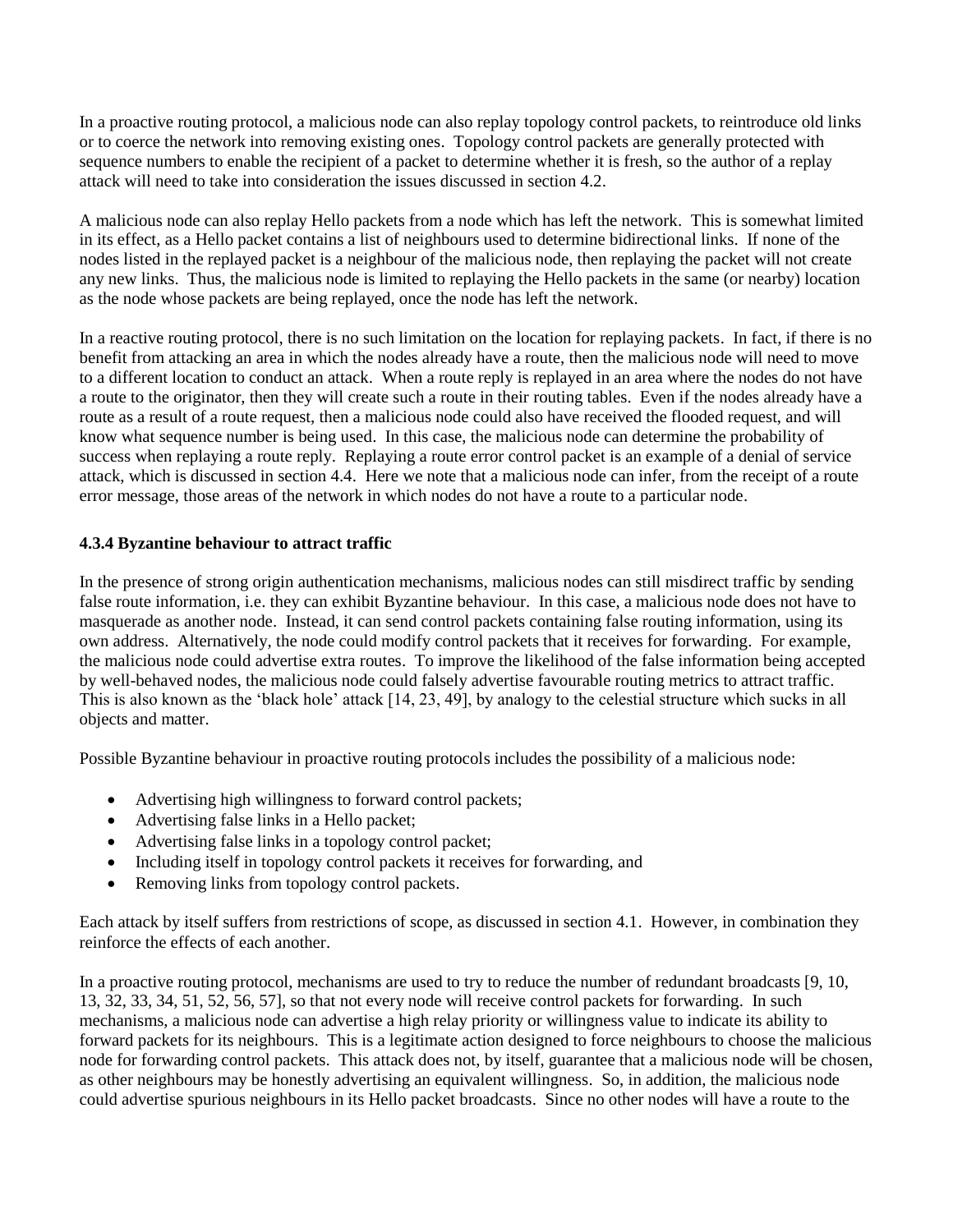imaginary nodes, this will ensure that the malicious node is chosen to forward control packets, allowing the malicious node to attract control packets.

In order to attract data packets, the malicious node could advertise false links to nodes elsewhere in the network, so that other nodes believe the malicious node is close to a destination node when, in fact, it is not. As with spoofing packets above, the malicious node can use the TTL value to control the area in which its topology control packet will be flooded, to avoid detection by well-behaved nodes which do not have a link to the malicious node. Since the malicious node's neighbours could also detect the attack, the malicious node could reduce the chances of detection by advertising the false link in its Hello packets, which could be a part of the previous attack.

Another, similar, method to attract data packets is for a malicious node to add itself to any topology control packets it receives for flooding. Similarly, the malicious node could try to surreptitiously remove links from topology control packets, resulting in the malicious node being part of the perceived shortest route. These attacks help to reinforce the initial attack mentioned in the previous paragraph. There are two ways to control the scope of this attack. If the malicious node modifies the neighbour list of a topology control packet, then it will only be processed by those nodes which have not yet received it. These nodes are likely to be further away from the originator node than the malicious node, because closer nodes will detect that the packet has already been processed by examining the sequence number. If the malicious node also increments the sequence number, then all nodes will process the packet, including those closer to the originator. However, in such a case the originator node will also receive it, and will hence detect Byzantine behaviour.

Byzantine behaviour based attack methods also apply to reactive routing protocols, and we next describe four such attacks:

- *Modifying route metrics*: The process of reverse path setup in reactive route discovery means that nodes have to rely on routing metric information, contained within a control packet, to determine the best route to the packet's originator. The routing metrics used by reactive protocols are typically cumulative distance vector metrics, such as the number of hops. If a malicious node receives a route request or reply, then it could falsely decrease the hop count metric before forwarding the packet. However, even if the malicious node advertises a falsely low metric of zero hops, the number of hops in the control packet will increase as it propagates away from the malicious node.
- *Rushing attacks*: The nature of reactive route discovery means that reactive routing protocols are much more sensitive to network conditions than proactive routing protocols. This sensitivity can be exploited by malicious nodes. For example, a malicious node could rebroadcast route requests quicker than its neighbours. This is also known as a rushing attack [17, 22]. One method to achieve this is to exploit the Medium Access Control protocol, which will typically delay broadcasting of packets to avoid broadcast storms [34, 51]. A malicious node could ignore the delay, broadcast the request before its neighbours can, and, hence, increase the likelihood of being part of the final established route. Another method of realising a rushing attack is to use a wormhole, discussed in more detail below.
- *False route replies*: In order to improve the scalability of routing, reactive routing protocols typically trust intermediate nodes to reply to requests when they have an up-to-date route to the requested destination. Therefore, another way for a malicious node to coerce the network to send packets to it, is to reply to route requests regardless of whether it has a route or not. Using attractive metrics will increase the probability of success.
- *False gratuitous route replies*: AODV has a mechanism to ensure that only bidirectional routes are discovered; intermediate nodes which issue a reply also have to inform the requested destination by unicasting a gratuitous reply to it. Thus, the destination node and the intermediate nodes which receive the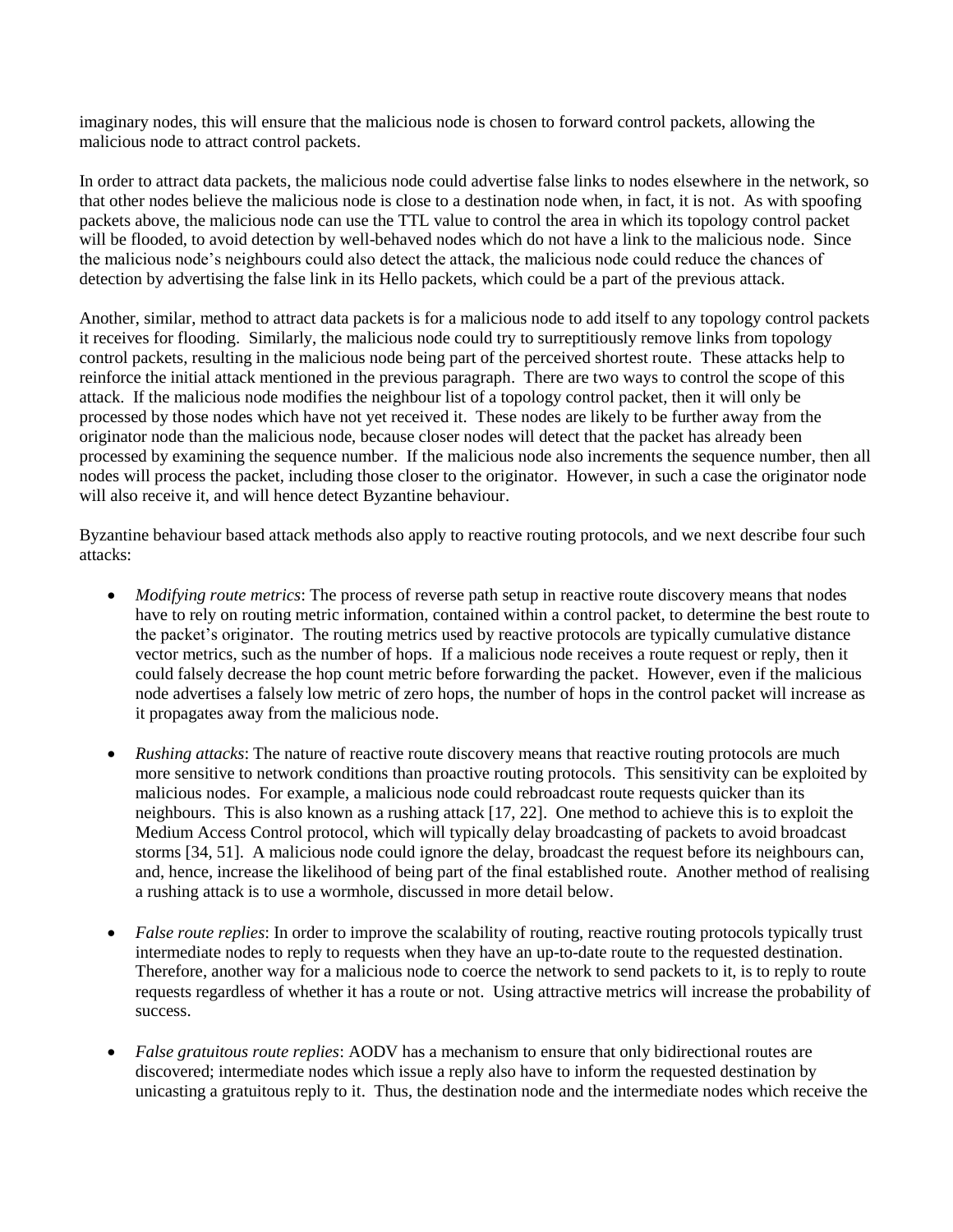gratuitous route reply will all add or update a route to the request originator. A malicious node could target nodes and send them gratuitous replies, claiming that they have been subject to route discovery. If the malicious node uses attractive metrics, then those nodes will update their routing tables to route through the malicious node.

One advantage that proactive routing protocols have over reactive protocols is that malicious attacks of this nature will have to be sustained, as otherwise the false routing information will be removed during periodic updating. This is not always the case with reactive routing. A route which is being used is maintained indefinitely. Thus, if a malicious node misdirects traffic to itself from a route which is in use, then that misdirection will remain while the nodes are sending packets over the route. On the other hand, reactive protocols can benefit from the fact that only those routes which are being used are maintained. Thus, such Byzantine misdirection attacks are difficult in the sense that they can only target routes which are being used.

### **4.3.5 Byzantine behaviour to deflect traffic**

So far we have described attacks designed to misdirect traffic to a malicious node; however a malicious node could also direct traffic away from itself. This has also been called a gratuitous detour attack [23], and results in the network discovering and using suboptimal routes. Here we use suboptimal in the sense that there are better, more optimal routes. Of course, this attack is not possible if a malicious node is on the only route between two end points.

A malicious node could refuse to advertise connections or routes, or it could send or modify control packets so that they contain unappealing routing metrics. In a proactive routing scheme, a malicious node could refuse to advertise a link when originating topology control packets. The effects of this will be minimal, as the malicious node's neighbours will still advertise the link. The malicious node could also remove links from any topology control packets it receives for forwarding, manipulating the protocol so that nodes will calculate routes not involving the malicious node. A more effective attack would be for a malicious node to refuse to advertise links in a Hello message. Its neighbours would believe links with the malicious node are asymmetrical and, thus, would not advertise the link in their topology control packets.

In a reactive routing scheme, unless the malicious node is the target of a route request, in which case it can refuse to reply, it will need to wait for a rediscovery cycle to occur in order to misdirect traffic away from itself. Once a malicious node receives a route request, it can respond in a variety of ways:

- Modify the metric,
- Delay sending the route request, and
- Drop the route request without rebroadcasting it.

A malicious node could modify a route request before rebroadcasting it, so that it includes less attractive metrics. Adding false addresses to a source route and increasing the hop count are examples of ways in which this can be achieved. The cumulative nature of reactive routing metrics will help a malicious node to direct traffic away from itself. This contrasts with the attack described above, in which the accumulation process makes misdirection to attract traffic more difficult.

A malicious node could also delay rebroadcasting route requests. When the malicious node is part of one of several routes, then the malicious node could delay rebroadcasting long enough so that requests propagate through the rest of the network, and one of the other routes will be selected and used. Finally, a malicious node could also drop the request.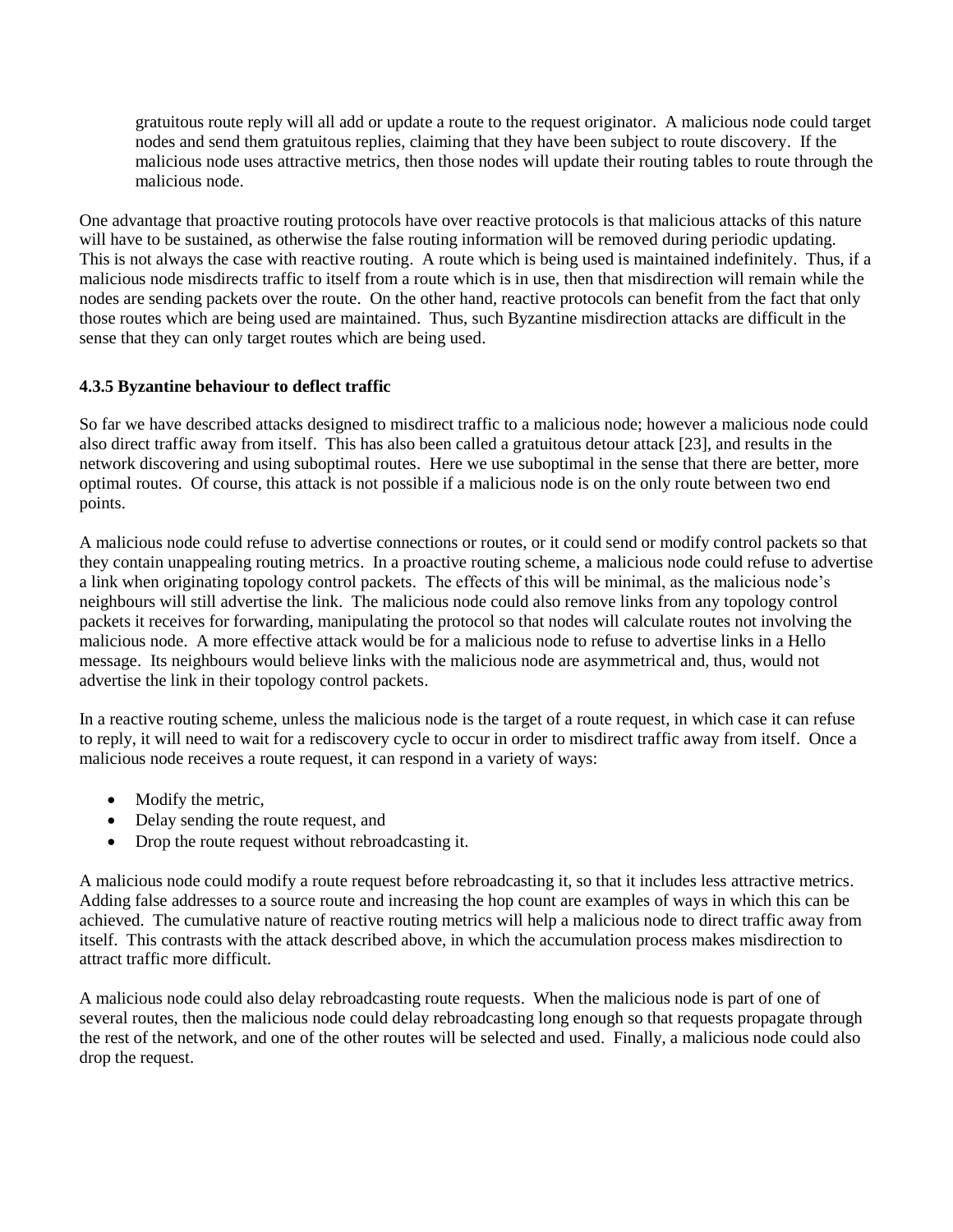#### **4.3.6 Misdirection using a wormhole**

While the attacks we have so far described involve the manipulation of the routing protocol, it is also possible for a malicious node to misdirect traffic via a private communication channel. The 'Wormhole' attack was introduced by Hu, Perrig and Johnson [21]. A malicious node could tunnel packets to a colluding partner elsewhere in the ad hoc network, which replays them.

In a reactive routing network, tunnelling route requests to a node closer to the destination node will result in the tunnelled route being replied to, and route requests from all other routes being ignored. Thus the malicious node has injected itself into the route by using a form of rushing attack. It is debatable whether this form of wormhole attack is a disadvantage to other network nodes, as the tunnel provides a route with a lower delay than would otherwise be the case. However, there is the consequent threat of denial of service, in which the malicious node subsequently drops the packets received for transport via the tunnel.

Wormholes could also be used to tunnel Hello packets in proactive protocols. In order for such an attack to be successful, the two colluding nodes will need to tunnel Hello packets in both directions. The nodes at either end of the tunnel will incorrectly believe that they are neighbours of each other, and in turn, the network will have an incorrect view of the distance between the two nodes. The likely result is that the network will misdirect traffic to the malicious nodes. Deciding whether this attack has adverse effects on the network involves the same issues as discussed above for reactive protocols. As the wormhole is a means of misdirecting and attracting traffic, the issues with maintaining the attack also hold here.

### **4.4 Denial of service**

The requirement of availability includes a need to prevent, or react to, denial of service attacks. In this section, we look at whether proactive or reactive routing schemes offer any inherent defences against denial of service attacks. Any action which unnecessarily uses bandwidth, computational and memory resources, and residual energy can lead to denial of service. Thus all attacks to misdirect traffic can also be viewed as denial of service attacks, i.e. a malicious node could introduce suboptimal routes which use unnecessary resources, and the network will consume even more trying to recover. These attacks were covered in the previous section. Here we are concerned with denial of service attacks in which the primary aim is to exploit the routing protocol to force unnecessary consumption of resources, so that other nodes cannot use the network for communication. Such attacks include:

- Injecting routes to false destinations,
- Flooding attacks involving control packets, and
- False removal of working routes.

As with data packets, an alternative method of attack is to refuse to provide service. This is akin to selfish behaviour, which is outside the scope of this paper.

There is another type of denial of service threat that is more subtle. Most of the misdirection threats lead to attacks which induce more resources to be used, either as a result of the attack itself, or in recovering from the attack. Also, malicious nodes can cause other nodes to exhaust their resources by forcing them to do unnecessary processing of correct or incorrect information. Those nodes which use up their power resources will eventually become unable to operate under normal circumstances. This has been referred to as a resource consumption attack [23], or, more descriptively, a 'sleep deprivation torture' attack [47, 48]. The threat of sleep deprivation only arises in ad hoc networks where one or more of the nodes are power constrained.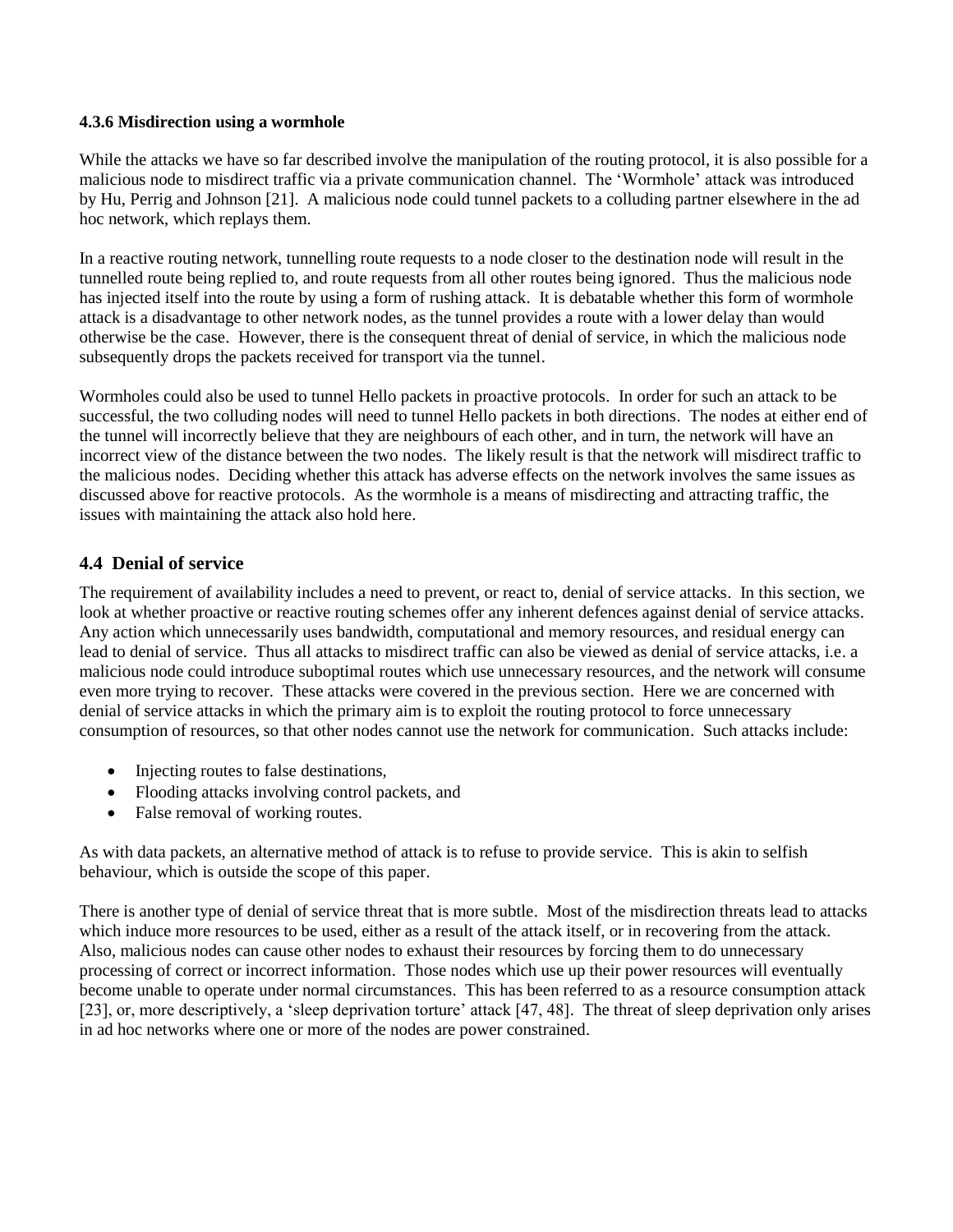#### **4.4.1 Injecting routes to false destinations**

 $\overline{a}$ 

Injecting false routes to non-existent nodes will lead to resources being used to maintain those routes, and also allows further denial of service if malicious nodes send spurious packets for those non-existent destinations. Thus, nodes will waste resources trying to send packets over false routes, and may even use additional resources trying to recover an alternative route. We compare a proactive routing protocol, OLSR, to a reactive routing protocol, AODV.

In a proactive routing scheme, including links to arbitrary addresses in topology control packets will lead to increased use of bandwidth to flood larger packets, and memory being occupied storing routes to the non-existent addresses. The effects of the attack also include the use of computational resources for route table calculations involving false links.

The number of false links that can be advertised in a single topology control packet will to some extent determine the degree of denial of service that can be achieved. If we suppose that the OLSR protocol is being used with IPv4 and IEEE 802.11, then we can make the following calculations for a single topology control packet.

One topology control packet occupies one IP packet. The maximum payload of an IP packet is 65 535 bytes. 48 bytes will be used for the IP, UDP and OLSR headers if no options are utilised (20, 8 and 20 bytes respectively), so that 65 487 bytes remain, which could be used to store 16 371 false 32-bit IP addresses. However, the Maximum Transmission Unit (MTU) of one IEEE 802.11 frame is 2346 bytes<sup>2</sup> so that the packet has to be fragmented into several frames. The IP header of the packet has to be copied into each frame, except the first which 'acquires' the IP header of the packet. This leaves 2326 bytes in each frame to contribute to the packet payload. Thus, after taking the first frame into consideration, we are left with 63 189 bytes to fragment into 28 frames, and 29 frames equates to 68 034 bytes. This is the minimum bandwidth that will be used in the local neighbourhood of a malicious node if it sends a full OLSR topology control packet; the actual amount will be slightly greater because of the control messages used by the underlying Medium Access Control protocol.

In a reactive routing scheme, this form of denial of service attack requires more effort on the part of the malicious node, as the malicious node can only inject one false address per control packet, but in general this will then translate into a more effective denial of service attack. The implications of this are twofold.

We consider spoofed route requests rather than replies, as they have a much greater impact on the other network nodes. When using the AODV protocol, each route request occupies 24 bytes of an IP packet payload. Thus, assuming that UDP and IPv4 are being used, introducing one false destination requires 52 bytes to be sent in the local neighbourhood. Compared to the calculations for OLSR above, injecting 16 371 false addresses into the network using reactive routing requires 851 292 bytes as opposed to 68 034 bytes.

This is much more effort than sending one topology control message in a proactive routing scheme, but the denial of service is much greater. The impact of the attack can vary considerably if the malicious node adds spurious information after an AODV route request to occupy the rest of the transmission frame.

In both cases, the attacks will need to be repeated regularly to achieve a sustained effect, otherwise the non-existent routes will be deleted through periodic updating in proactive protocols, and timed out in reactive proto-cols, as no nodes will use them. However, in a reactive routing protocol, a malicious node, possibly colluding with others, could maintain the effect of the attack by periodically sending packets addressed to the spurious addresses. These packets will travel along the false routes until they reach a node with no route to forward them, where they will be

 $2$  However, most implementations of IEEE 802.11 use an MTU of 1500, so that packets travel over IEEE 802.3 Ethernet networks without further fragmentation [24].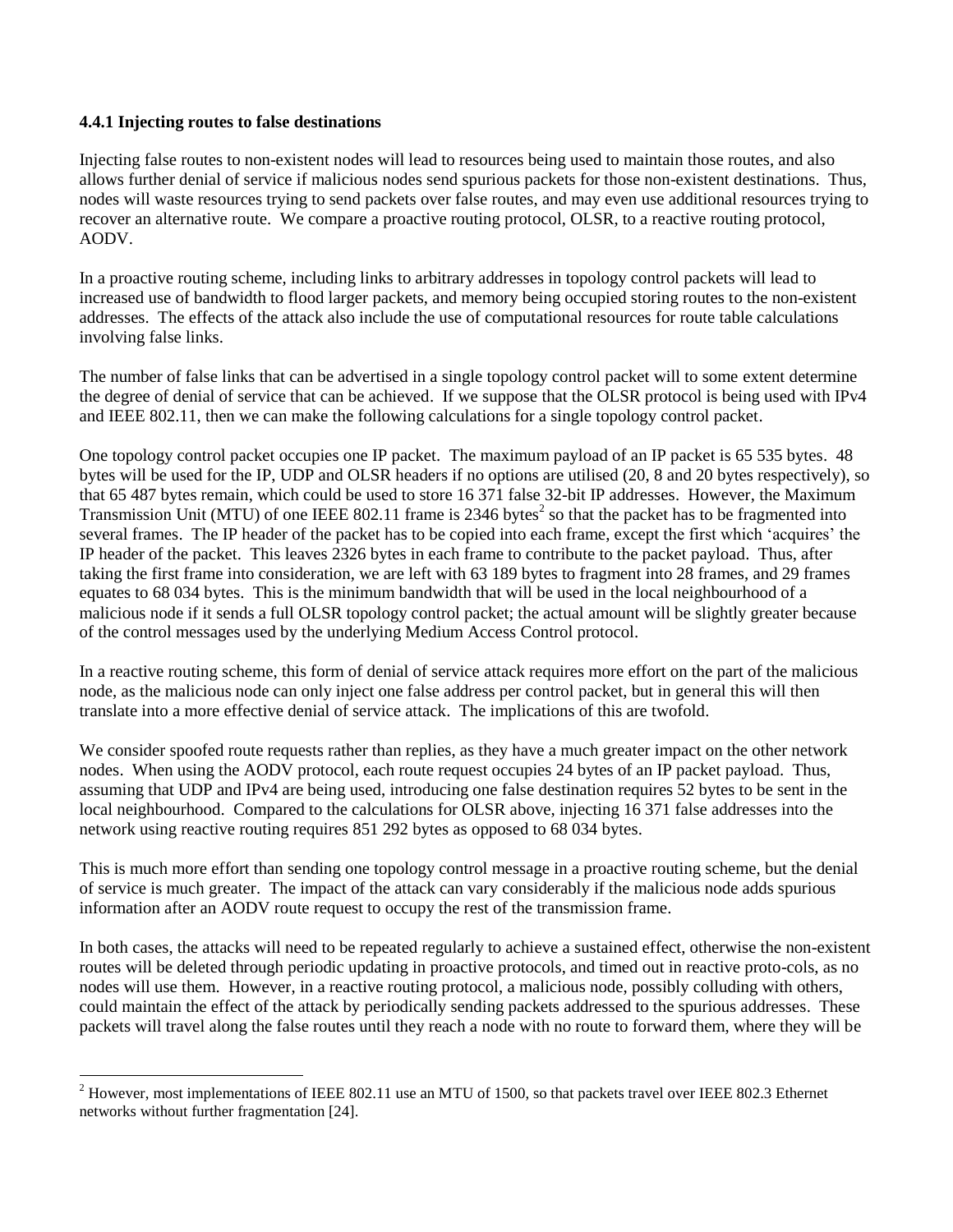dropped. This node will then begin the process of route maintenance and send route error packets. More resources will be wasted if nodes attempt to discover alternative routes.

Finally, another related attack, identified by Sangirzi et al. [46], applies specifically to source route based protocols such as DSR. Nodes using DSR update their route caches from any 'overheard' packets. Thus, a simple attack would be to send data packets containing false source routes, in order to 'poison' the route caches of any nodes which hear the packet.

#### **4.4.2 Flooding attacks**

Both proactive and reactive protocols use control packets which need to be flooded throughout the network. Proactive protocols require topology control packets to be flooded, whereas reactive protocols rely on the flooding of route requests. Uncontrolled flooding will potentially consume all the available bandwidth, preventing legitimate traffic travelling through the network.

There is no mechanism to control the rate at which topology control packets should be flooded in proactive routing protocols. Thus, a malicious node could flood the network with topology control packets as a denial of service attack.

The denial of service threat from repeated request broadcasts appears to be difficult to deal with [23, 47, 48]. A malicious node could flood the network with continuous route requests for destinations which do not exist, or destinations which do, in order to elicit route replies. The malicious node does not need to use the discovered route; it could wait until the intermediate nodes time out and delete the route, before flooding another request.

Although the protocols typically include rules for well-behaved nodes, for example, to perform exponential backoff between unsuccessful route discoveries, there is no mechanism to enforce good behaviour. Thus, there is no benefit in choosing either class of protocol with regard to flooding attacks.

### **4.4.3 False removal of working routes**

Most reactive routing protocols rely on a route maintenance mechanism to prevent nodes from sending packets for routes which are no longer active. If unprotected, the route maintenance mechanism is highly vulnerable to attack. If the malicious node is part of the route, then it could send route error messages to force all upstream nodes to mark the route as inactive. Even if a malicious node is not part of a route, but is nearby, then it may masquerade as an intermediate node and send a spoofed route error message. Alternatively, a malicious node could store a route error packet, perhaps induced earlier as a result of a denial of service attack, and replay it at a later time; typically, route error messages do not include a means of checking for freshness. One effect of such an attack is that nodes will falsely believe the route is broken, and may waste resources in trying to discover another route, which could in fact be the same route that was used before the attack.

Proactive routing protocols do not have an explicit link recover mechanism. Instead, link breaks are inferred when a node stops advertising a link to a neighbour. Unless the protocol makes use of triggered updates, there will be a delayed reaction until the next periodic update packets are flooded. Thus, proactive protocols are more robust against such an attack, as there is no means of falsely inducing route breaks. Instead, the malicious node has to rely on other denial of service attacks, such as impersonating a node on the route in order to spoof Hello messages containing empty sets of links.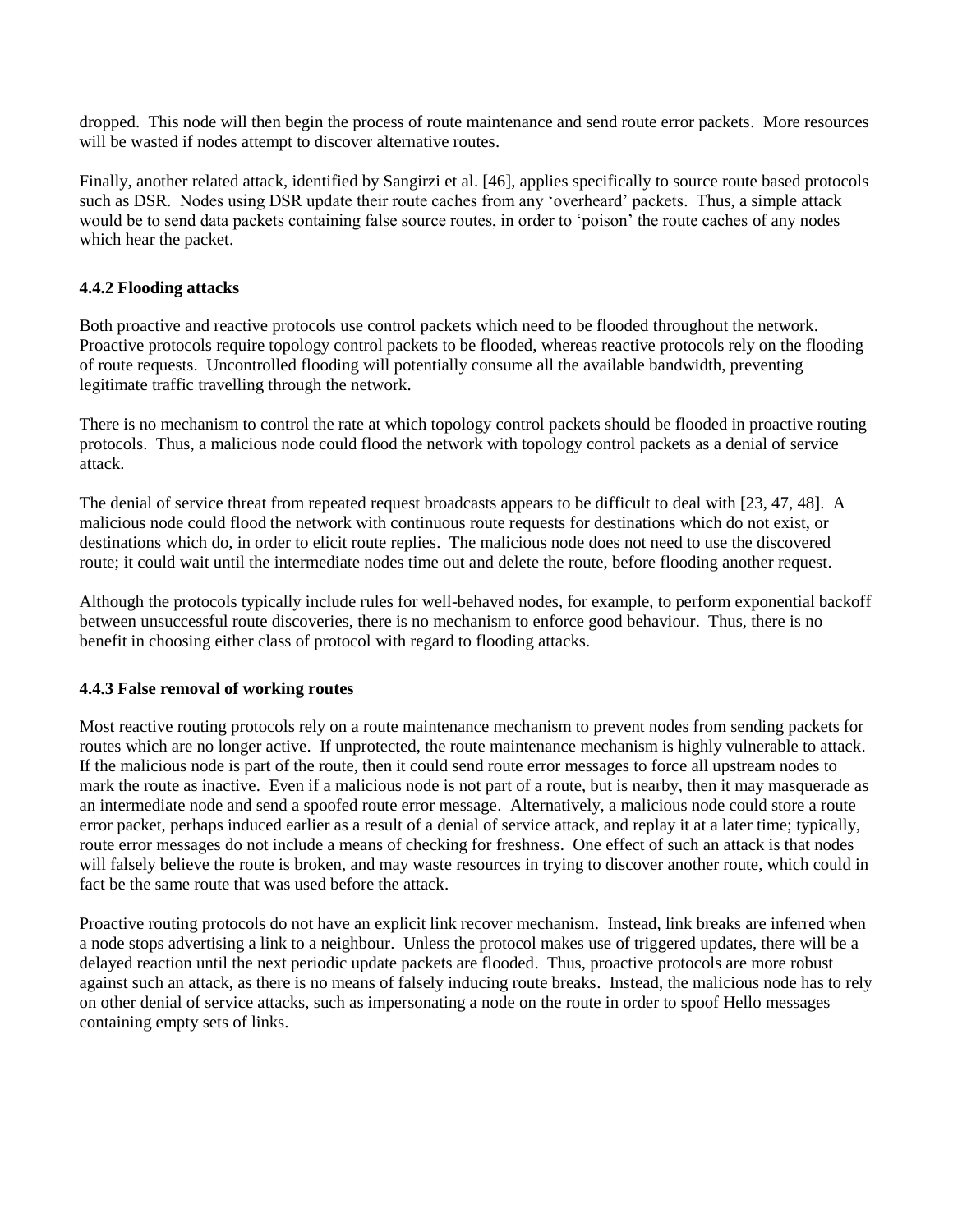#### **4.4.4 Sybil attacks**

An attack which indirectly affects routing protocols is the 'Sybil' attack, introduced by Doucer [16]. This is an attack on the identity management system of any distributed system which, in this case, is an attack on the ad hoc network addressing system. In a Sybil attack, a malicious node claims as many addresses as it can, preventing other nodes from using those addresses, thus denying them a means to participate in the ad hoc network.

Routing typically assumes that each node has a unique address. In reality, this address has to be assigned or acquired, e.g. using a dynamic address auto-configuration scheme. This often includes a Duplicate Address Detection (DAD) protocol to verify the uniqueness of an address. A newly connected node will choose a tentative address and flood this throughout the network in the form of an 'Address Query' packet. If another node in the network is using the address, i.e. there is an address collision, then it replies with a 'Duplicate Address' packet. There are many variants of address auto-configuration, and more information can be found in [7, 50, 53, 55].

Certain issues with address configuration relate to the type of routing protocol used. As discussed above, malicious nodes could send a multitude of spoofed control packets. Even if a malicious node uses an address which is already being used in the network and this is detected, it is still difficult to react to such an attack, as it will not be possible to use the routing protocols to determine which node is the true owner of the address.

In a reactive routing scheme, there is no explicit neighbour sensing mechanism. Instead, neighbour nodes are inferred from the control packets received. Hence, there is no protection against a Sybil attack. This is not necessarily the case in a proactive routing protocol. When considering secure address auto-configuration, proactive routing protocols offer limited defence against Sybil attacks. In particular, the *k*-out-of-*n* neighbour sensing mechanism, as used by TBRPF [35], should be employed.

When introducing the Sybil attack [16], Doucer describes three methods of trying to decrease the achievable damage:

- Only accept identity messages within a certain time interval,
- Challenge each identity to store a certain amount of data, and
- Challenge the identity to solve a unique cryptographic puzzle.

A *k*-out-of-*n* neighbour sensing mechanism is an example of the first method. A neighbour is considered active if a Hello packet is received from the neighbour in at least *k* from the *n* most recent time intervals, where each time interval has period *t*. By basing neighbour sensing on the number of Hello packets received, the protocol creates more stable routes and offers some interesting security properties.

It will be impossible for a neighbour of a new node to claim ownership of an address that the new node is trying to use, without first broadcasting the appropriate number of Hello packets.

One of the effects of proactive routing is that each node will know the addresses of all nodes currently participating in the ad hoc network. Thus, a new node's neighbours will have the addresses of all the nodes in the network stored in their routing tables. Many existing DAD protocols use this property so that neighbour nodes can reply immediately to an address query, to remove the need for inefficient flooded Address Queries packets [50]. However, the possibility remains that two nodes joining the ad hoc network simultaneously in different areas of the network could try to claim the same address. This could even be the result of collusion between two malicious nodes; a malicious neighbour could easily send false Duplicate Address replies.

Therefore, for security, an Address Query message from a new node should be flooded throughout the network, as the new node may not trust its neighbours to respond truthfully. Ideally, this should be performed using an efficient flooding protocol. Flooding has two additional security benefits. Firstly, by forcing the true owner of the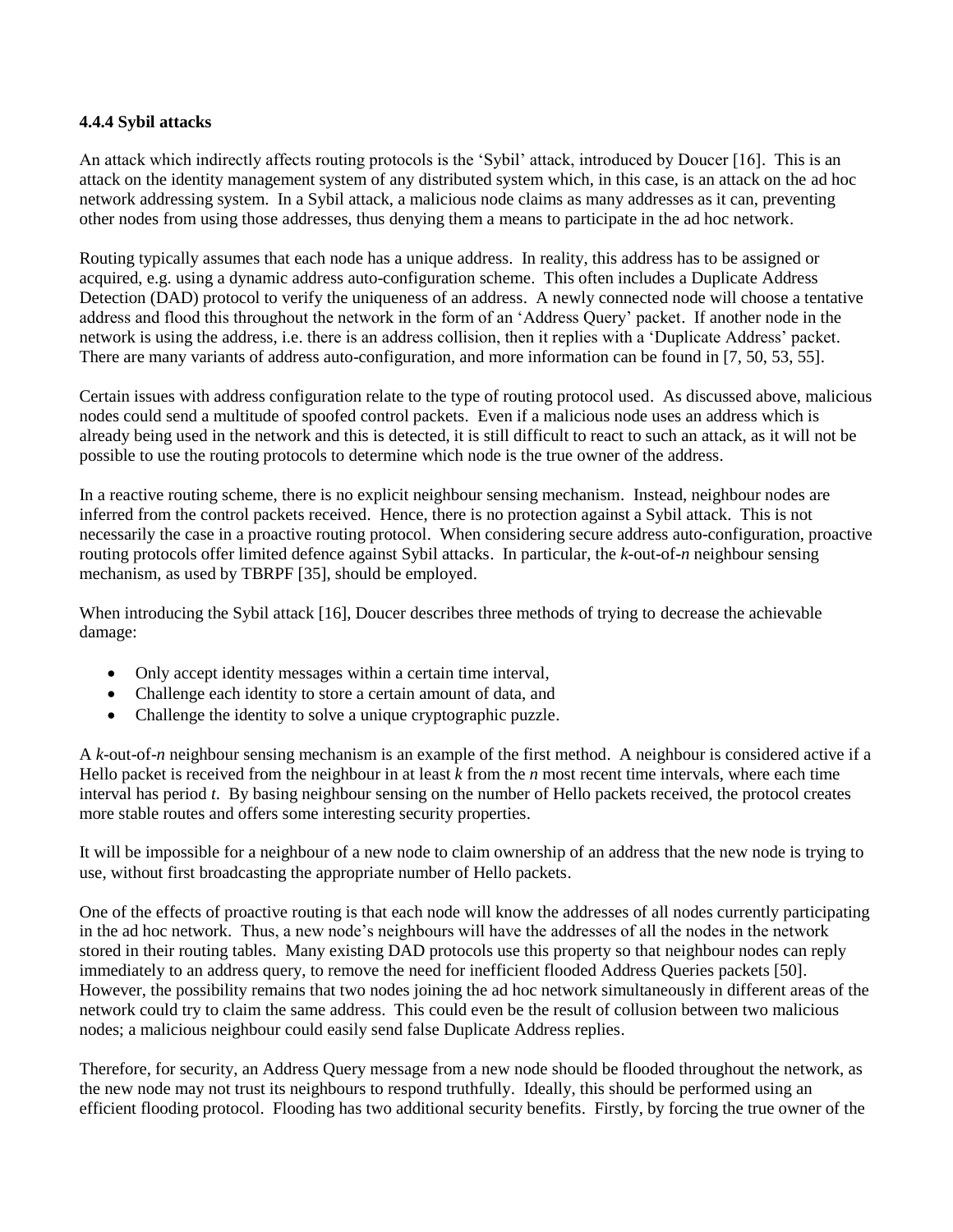address to reply, further authentication mechanisms can be used, for example, those based on digital signature mechanisms. Secondly, even if an Address Query packet is dropped by a malicious node, it could still be sent to the destination via other routes, at the cost of extra bandwidth consumption.

A malicious node could try to claim the address specified in an Address Query message, in order to send a legitimate Duplicate Reply. As above, this attack is mitigated by the *k*-out-of-*n* neighbour sensing scheme. In order for the attack to work, the malicious node will need to have broadcast Hello messages using the new node's potential address as the source address during at least *k* of the most recent *n* time intervals, before its neighbours will recognise the address as belonging to an active neighbour. If we suppose that the address space is large, which is likely if IP addressing is used, and that the probability of the malicious node guessing the address chosen by the new node is low, then the attack is prevented on the condition that there is at least one honest node between the malicious originator of the Duplicate Address reply and the new node.

When considering a Sybil attack, the *k*-out-of-*n* neighbour sensing protocol also restricts the number of addresses that a malicious node can claim. If the time taken to broadcast a Hello message is *b*, then the maximum number of Hello messages with different source addresses that the malicious node can get accepted is approximately *nt*/*kb*.

Hence, a malicious node can only claim a limited subset of the address space. However, this does not prevent colluding malicious nodes broadcasting a large volume of Hello messages with a variety of different source addresses. A large address space may be the only defence against this, if there is no means of linking an address to a node during its lifetime in an ad hoc network.

# **5 Analysis**

In this section, we present an analysis of the attacks described in sections 3 and 4; particular attention is given to the relative effects of these attacks on proactive and reactive routing protocols.

## **5.1 Attacking the routing of data packets**

Routing in an ad hoc network requires trusting intermediate nodes to follow the rules of the routing protocol. Malicious nodes could ignore these rules in order to exploit the routing protocol to attack the network. In general, both proactive and reactive routing protocols use the same mechanisms to route data packets, so the malicious threats described in section 3 apply equally to both types of routing protocol.

One example of such an attack is to modify the destination of a data packet in order to misdirect it to a different location, or, alternatively, so that it will be dropped before it reaches its destination. This highlights the vulnerability of using unprotected IP headers. In conventional wired networks, this header and the information within can be protected using the IPsec architecture [15, 29]. However, IPsec could be too bandwidth intensive for use in an ad hoc network, especially if it is used in conjunction with other security mechanisms for securing the routing protocol itself (see section 5.2).

Data packets ultimately contain information for use by services and applications in the upper layers of the protocol stack. By replaying data packets, a malicious node can try to force a principal to accept out-of-date information. To mitigate such an attack, applications and services in the upper layers typically use freshness mechanisms to recognise replayed data. Such mechanisms are not used in the network layer, to avoid duplicating these services in multiple layers. This approach was adopted because the routing infrastructure was never considered to be vulnerable to replay attacks. However, with ad hoc networking, replay attacks can cause significant denial of service when using either type of routing protocol, which may require this assumption to be revisited.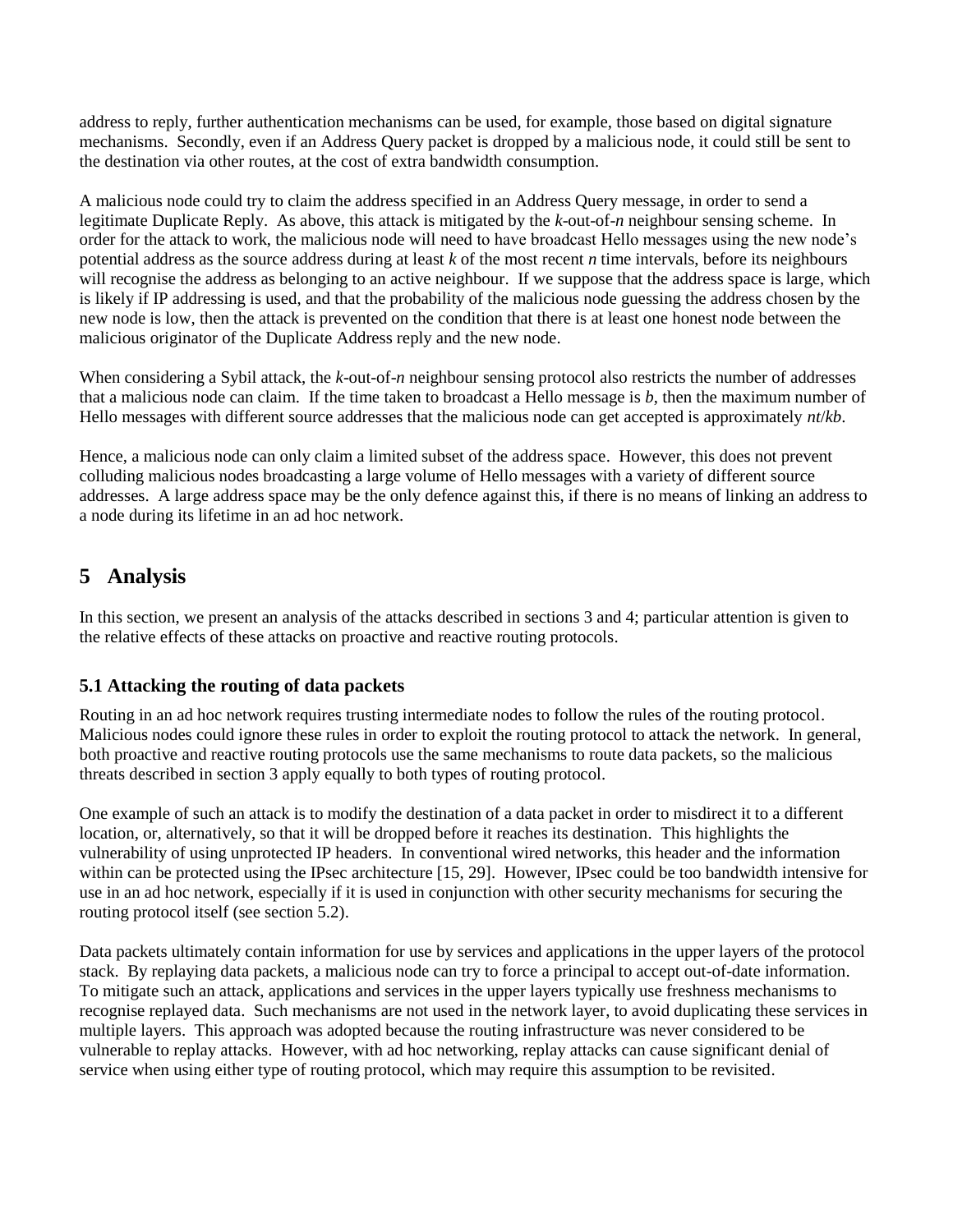Even when following the rules of either type of routing protocol, a malicious node can still execute denial of service attacks. The current definitions of ad hoc network routing protocols mean that an ad hoc network is an open resource with no restrictions placed on communication. Thus a malicious node can emulate the behaviour of a communication intensive node, and cause denial of service by consuming the communication bandwidth to prevent other nodes from communicating. This vulnerability is present in both types of routing protocol.

### **5.2 Attacking the routing protocol**

From section 4, two types of routing protocol threats are identified — misdirection attacks and denial of service; we analyse both by comparing the attacks on proactive and reactive routing protocols.

### **5.2.1 Misdirection**

If a malicious node can masquerade using a variety of addresses, then it could perform several attacks to misdirect traffic to itself. By trying to impersonate another node in the network, a malicious node is in contention with the true owner of the address. The malicious node can avoid detection by the true owner by judicious control of the TTL value; this is more difficult in reactive routing schemes because distance information for a node may not be available. However, because routes are not kept if they are not being used, the scope of an attack for a malicious misdirect can increase; this is not the case with proactive routing. With the added vulnerability of spoofing unicast route replies, reactive protocols are more vulnerable to spoofing attacks which misdirect traffic to a malicious node.

Instead of spoofing an existing node, it is easier to masquerade as a node which has disconnected itself from the network. In this case there is no difference, in effort or effect, between reactive and proactive routing: the malicious node simply resumes normal operation under a different identity. However, replaying packets to misdirect traffic is much easier when reactive routing is being used. The use of sequence numbers and the two-way dialogue and verification of bidirectional routes implicitly prevent replay attacks in proactive routing protocols. In reactive routing protocols, the potential lack of complete topology information allows a malicious node to replay packets in areas where routes to the originator of those packets are not stored.

Proactive routing is pervasive, in that all nodes receive information about all routes. Since this information is maintained by all nodes, any irregularities or conflicts that are a result of Byzantine behaviour can be detected. This contrasts with the lack of pervasive information in reactive routing. While this potentially contributes to greater efficiency in reactive routing schemes, it makes attacks more difficult to detect. However, having pervasive routing information means that any false information will influence the routing decision of all nodes, rather than just a subset as is the case for reactive routing.

Perlman [43] states that distance vector protocols need more cooperation than link state, which also applies to proactive and reactive routing. The only requirement for cooperation in proactive routing is for nodes to rebroadcast unmodified topology control packets; since they are flooded, even if nodes drop them they will still reach the majority of the network. Reactive routing protocols, on the other hand, require nodes to cooperate at different stages of the route discovery cycle. Intermediate nodes are trusted to modify and forward control packets in a timely manner. While cumulative distance vectors such as the number of hops offer some resistance against misdirection attacks to attract traffic, they are a means for a malicious node to deflect traffic. Note that the sensitivity of reactive routing to the time at which a request is flooded, is not only affected by rushing attacks and gratuitous detour attacks, but also the network environment. Therefore, distinguishing an attack from a natural event will be difficult.

Proactive routing protocols separate the functions of route maintenance and data packet routing. Thus, Byzantine attacks need to be sustained because, otherwise, periodic updating will remove information regardless of whether a route is being used or not. This is not the case with reactive routing schemes, in which the two functions are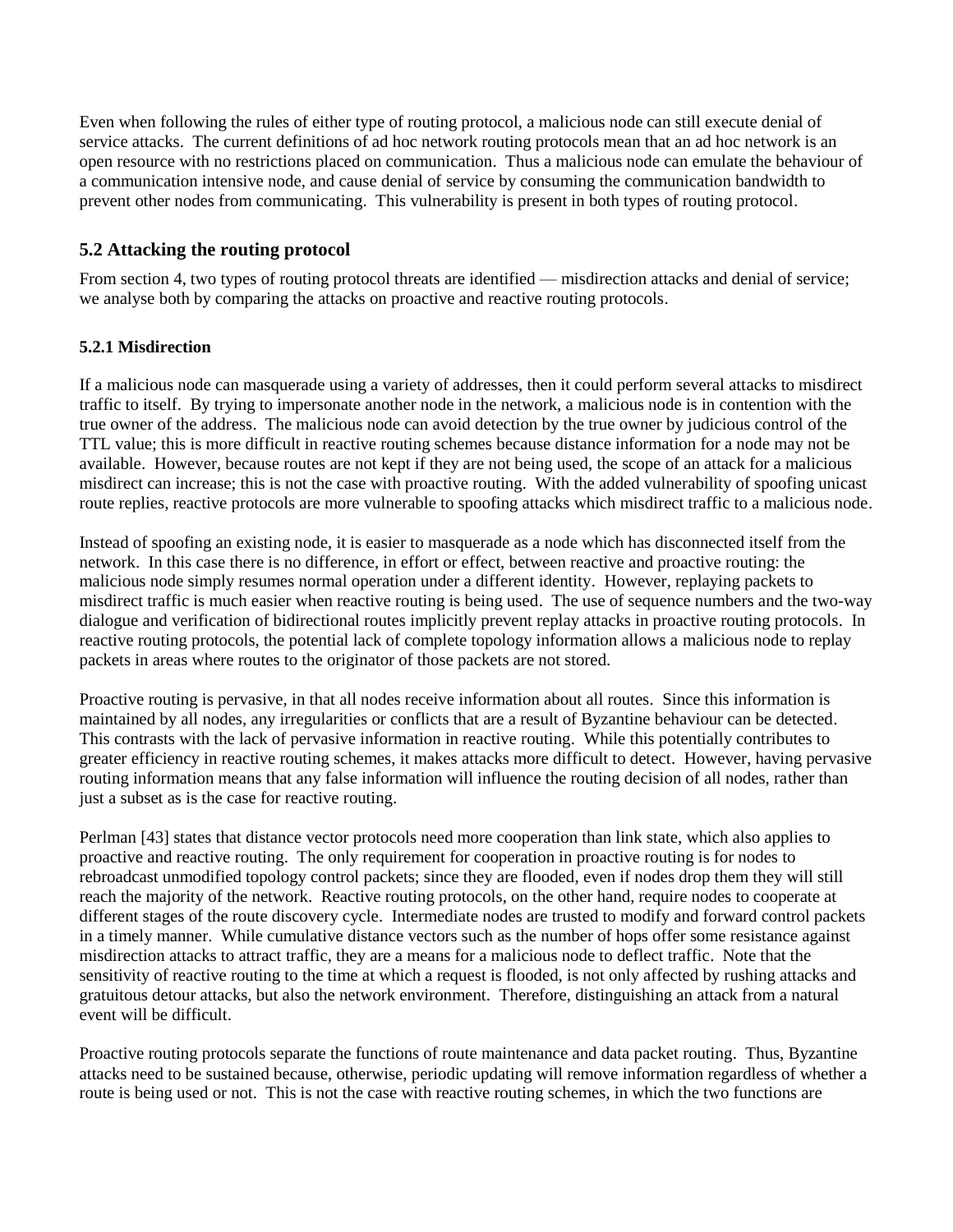dependent on each other: if a route is being used, then it will be maintained in the routing tables of the nodes transmitting over the route, and a misdirection attack will remain as long as the route is being used and does not break. An advantage that reactive routing does have, however, is that Byzantine misdirection attacks can only target routes which are being used.

Finally, we consider wormhole attacks. Although they can certainly be used to attract traffic by providing a route with minimum delay, this effect is analogous to ad hoc networking nodes finding a shortest route. If the attackers withdraw the wormhole, then both types of routing protocol will react in the same way as for any other route break.

#### **5.2.2 Denial of service**

Injecting false routes is relatively easy with both proactive and reactive routing protocols; the difference is once again the separation of functions. With proactive routing, a malicious node will need to maintain the routes by sending false topology control packets, in addition to sending spurious packets. With reactive routing, once the false routes have been set up, the malicious node can send spurious packets which trigger route maintenance.

The other main difference between the two types of routing protocol is the extra bandwidth needed by reactive routing to inject an equivalent number of false destinations. This means extra effort is required on the part of the malicious node, but that extra effort translates to greater denial of service. Also, we can conclude that this attack is more efficient on proactive routing protocols.

Proactive and reactive protocols both use flooded control packets, which are vulnerable to a variety of attacks, as has been identified above. A malicious intermediate node could modify any control packets it receives for forwarding. In a proactive routing protocol, the flooding of false topology control packets can be prevented using conventional origin authentication and integrity mechanisms, as they are not modified during flooding.

This is not the case with reactive routing protocols. The metric information in the control packets of the route discovery cycle, e.g. the DSR source route or the AODV hop count, need to be updated by intermediate nodes before control packets are transmitted. Zapata and Asokan [63] refer to such control packets fields as mutable, and those fields which should not be modified, e.g. the source address, as immutable. The presence of mutable control packet fields in reactive routing protocols means that origin authentication and integrity mechanisms will need to be applied in a different, possibly more complicated, way than in proactive routing protocols.

## **6 Conclusions**

There are two types of ad hoc network routing protocol, proactive and reactive, each with defining properties that also determine the inherent robustness of the type of protocol. Routing in an ad hoc network consists of the transport of data packets, using routes that are discovered and maintained through the exchange of protocol control packets.

The effects of attacking the transport of data packets do not appear to differ with respect to the type of routing protocol being used. Therefore, generic mechanisms should be designed to mitigate the attacks arising from modifying packet headers, flooding packets and replaying and reordering data packets.

This is not the case with the route discovery and maintenance protocols, where there are significant differences in the vulnerabilities in a proactive routing protocol compared to a reactive routing protocol.

A malicious node has several options of attack in both types of routing protocol. When trying to misdirect traffic, a malicious node can masquerade as another existing node and this is less likely to be detected by the impersonated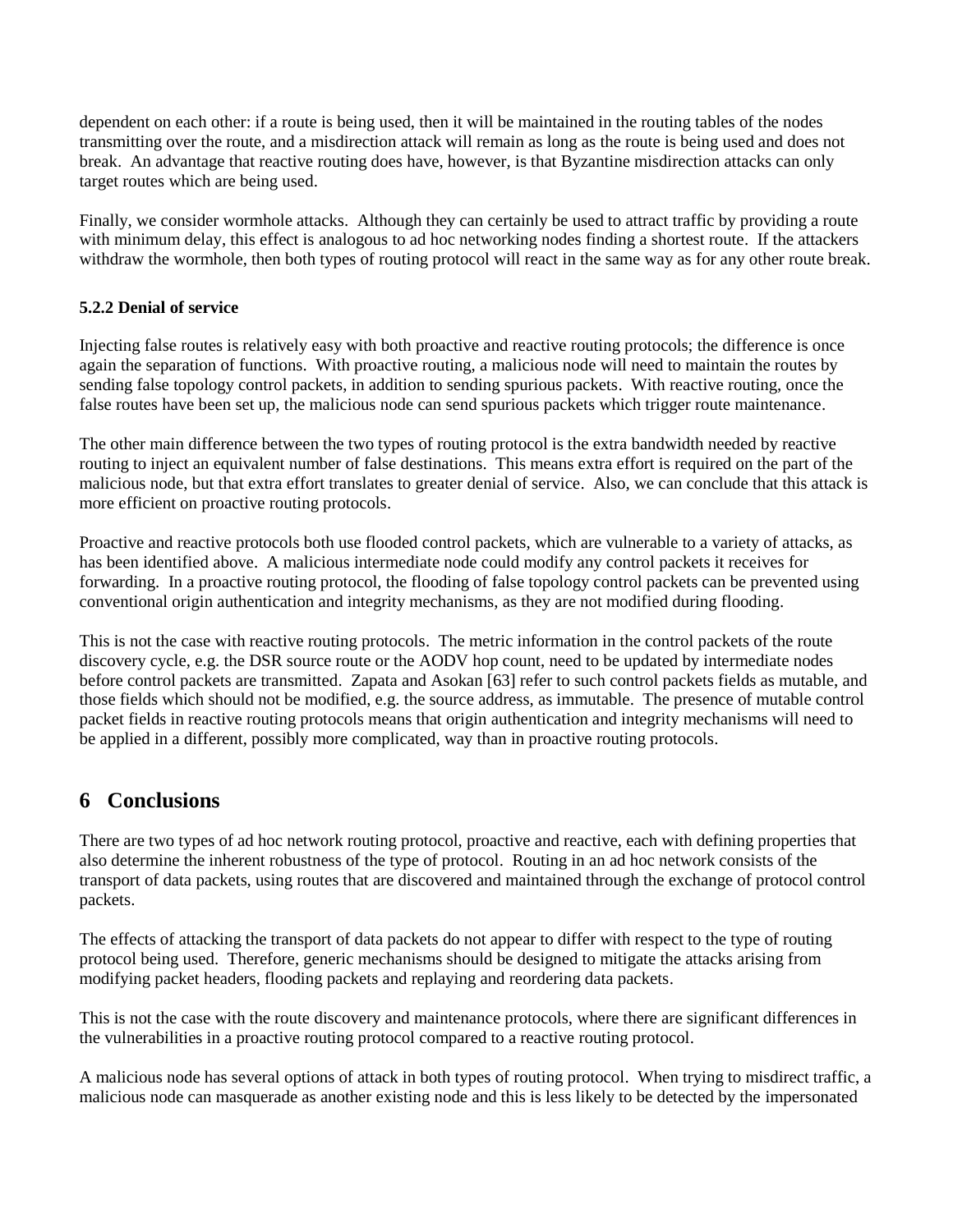node when using reactive routing protocols. However, while it is important to prevent masquerading using origin authentication mechanisms to protect the nodes currently connected to the network, it is also essential to detect masquerades using either the identities of nodes which were previously connected or spurious identities invented by a malicious node; both types of routing protocol are equally susceptible to the latter two methods of attack.

Preventing masquerade attacks may lead to malicious nodes demonstrating Byzantine behaviour to attract or deflect traffic. There are attack strategies in both proactive and reactive routing for attracting data packets, but these attacks are more likely to be detected in proactive routing protocols because of the period and pervasive distribution of routing information; while conflicting information may not identify the malicious attacker, it will at least reveal that a potentially disruptive routing event is taking place. The periodic updating of information means that Byzantine attacks require more sustained effort when attacking pro-active routing protocols.

Misdirection attacks also induce denial of service, as they consume resources. Denial of service attacks also induce a misdirection attack, as the network attempts to reroute around the area where denial of service is occurring. This is a dangerous cyclical chain of events that malicious nodes could exploit to render an ad hoc network unusable. Thus, security mechanisms need to be deployed to try and break this cycle.

The provision of security may prove to be a key deciding factor when choosing which type of routing protocol to use. Origin authentication and integrity mechanisms can be conventionally applied to proactive routing, as the control packets used are not modified as they travel through the ad hoc network. Even though reactive routing protocols may offer significant gains in saving resource compared to proactive routing, they are more complex and may also be more difficult to secure. With the added benefit of being at least partially resistant to Sybil attacks, proactive routing protocols are inherently more secure than reactive routing protocols. These conclusions should be taken into account when choosing which ad hoc routing protocol to use.

# **References**

- [1] I. Aad, J.-P. Hubaux, and E. W. Knightly. Denial of service resilience in ad hoc networks. In Z. J. Haas, S. R. Das, and R. Jain, editors, Proceedings of the 10th annual international conference on Mobile computing and networking, MobiCom '04, Philadelphia, PA, US, October 26, 2004, pages 202–215. ACM Press, Oct 2004.
- [2] M. Abolhasan, T. Wysocki, and E. Dutkiewicz. A review of routing protocols for mobile ad hoc networks. Ad Hoc Networks, (2):1–22, 2004.
- [3] G. Athanasiou, L. Tassiulas, and G. S. Yovanof. Overcoming misbehaviour in mobile ad hoc networks: An overview. Crossroads The ACM Student Magazine, (114):23–30, 2005.
- [4] J. Broch, D. A. Maltz, D. B. Johnson, Y.-C. Hu, and J. Jetcheva. A performance comparison of multi-hop wireless ad hoc network routing protocols. In Proceedings of the 4th annual ACM/IEEE international conference on Mobile computing and networking, MobiCom '98, Dallas, Texas, US, October 25-30, 2002, pages 85–97. ACM Press, Oct 1998.
- [5] S. Buchegger and J.-Y. Le Boudec. Self-policing mobile ad hoc net-works. In Mohammad Ilyas and Imad Mahgoub, editors, Mobile Computing Handbook, pages 435–456. CRC Press, 2004.
- [6] S. Buchegger and J.-Y. Le Boudec. Self-policing mobile ad hoc networks by reputation systems. Communications Magazine, IEEE, 43(7):101– 107, Jul 2005.
- [7] F. Buiati, R. Puttini, R. de Sousa, C. J. Barenco Abbas, and L. J. García Villalba. Authentication and autoconfiguration for MANET nodes. In L. T. Yang, M. Guo, G. R. Gao, and N. K. Jha, editors, Embedded and Ubiquitous Computing: International Conference, EUC 2004, Aizu-Wakamatsu City, Japan, August 25-27, 2004, pages 41–52. Springer-Verlag (LNCS 3207), Aug 2004.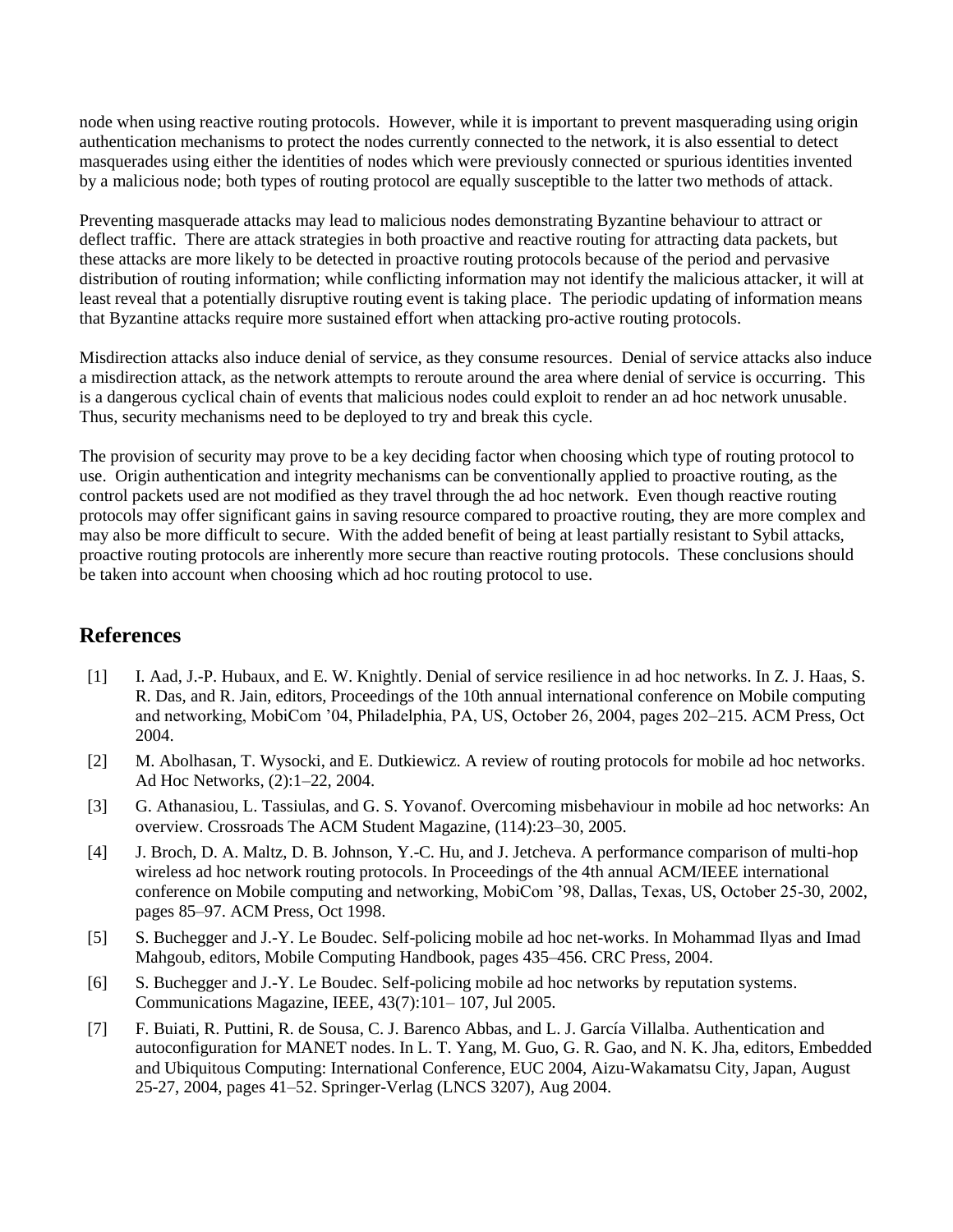- [8] G. Carl, G. Kesidis, R. R. Brookes, and S. Rai. Denial-of-service attack-detection techniques. IEEE Internet Computing, 10(1):82–89, Jan/Feb 2006.
- [9] J. Carle and D. Simplot-Ryl. Energy-efficient area monitoring for sensor networks. Computer, 37(2):40– 46, Feb 2004.
- [10] T. Clausen and P. Jacquet. Optimised link state routing protocol OLSR. RFC 3626, Internet and Engineering Task Force, Oct 2003.
- [11] D. E. Comer. Internetworking with TCP/IP -principles, protocols and architectures. Prentice Hall, 4th edition, 2000.
- [12] M. Conti, E. Gregori, and G. Maselli. Cooperation issues in mobile ad hoc networks. In Proceedings of the 24th International Conference on Distributed Computing Systems Workshops — W6: WWAN (ICDCSW '04), Hachioji, Tokyo, Japan, 23–24 March 2004, pages 803–808. IEEE Computer Society, Mar 2004.
- [13] F. Dai and J. Wu. Distributed dominant pruning in ad hoc networks. In Proceedings of the IEEE International Conf. on Communications (ICC '03), Anchorage, US, May 12, 2003, pages 353–357. IEEE Press, May 2003.
- [14] H. Deng, W. Li, and D. P. Agrawal. Routing security in wireless ad hoc networks. IEEE Communications, 40(10):70–75, Oct 2002.
- [15] N. Doraswamy and D. Harkins. IPSec: The new security standard for the internet, intranets and virtual private networks. Prentice Hall PTR, 2nd edition, 2003.
- [16] J. R. Doucer. The sybil attack. In P. Druschel, M. F. Kaashoek, and A. I. T. Rowstron, editors, Peer-to-Peer Systems: First International Workshop, IPTPS 2002, Cambridge, MA, USA, March 7-8, 2002, Revised Papers, pages 251–260. Springer-Verlag (LNCS 2429), Mar 2002.
- [17] D. Dreef, S. Ahari, K. Wu, and V. King. Utilizing the uncertainty of intrusion detection to strengthen the security of ad hoc networks. In I. Nikolaidis et al., editor, Ad-Hoc, Mobile, and Wireless Networks: 3rd International Conference, ADHOC-NOW 2004, Vancouver, Canada, July 22-24, 2004, pages 82–95. Springer-Verlag (LNCS 3158), Jul 2004.
- [18] J. A. Freebersyer and B. Leiner. A DoD perspective on mobile ad hoc networks. In C. E. Perkins, editor, Ad Hoc Networking, chapter 2, pages 29–51. Addison-Wesley, 2001.
- [19] L. Guang and C. Assi. On the resiliency of mobile ad hoc networks to MAC layer misbehavior. In Proceedings of the 2004 ACM International Workshop on Performance Evaluation of Wireless Ad Hoc, Sensor, and Ubiquitous Networks (PE-WASUN 2005), Montreal, Canada, October 10–13, 2005, pages 160–167. ACM Press, Oct 2005.
- [20] V. Gupta, S. Krishnamurthy, and M. Faloutsos. Denial of service attacks at the MAC layer in wireless ad hoc networks. In Proceedings of the IEEE Military Communications Conference, MILCOM 2002, Anaheim, California, October 7-10, 2002, volume 2, pages 1118–1123. IEEE Press, Oct 2002.
- [21] Y.-C. Hu, A. Perrig, and D. Johnson. Packet leashes: A defense against wormhole attacks in wireless ad hoc networks. In Proceedings of the Twenty-Second Annual Joint Conference of the IEEE Computer and Communications Societies (INFOCOM 2003), San Francisco, CA, April 1-3, 2003, volume 3, pages 1976– 1986. IEEE Press, Apr 2003.
- [22] Y.-C. Hu, A. Perrig, and D. Johnson. Rushing attacks and defense in wireless ad hoc network routing protocols. In Proceedings of the 2003 ACM workshop on Wireless security (WiSe 2003), San Diego, CA, September 19, 2003, pages 30–40. ACM Press, Sep 2003.
- [23] Y.-C. Hu, A. Perrig, and D. B. Johnson. Ariadne: a secure on-demand routing protocol for ad hoc networks. Wireless Networks, Springer Science, (11), 2005. 21–38.
- [24] Institute of Electrical and Electronics Engineers. ISO/IEC Standard 802.3-2002 IEEE Standards for Information Technology – Telecommunications and Information Exchange between Systems – Local and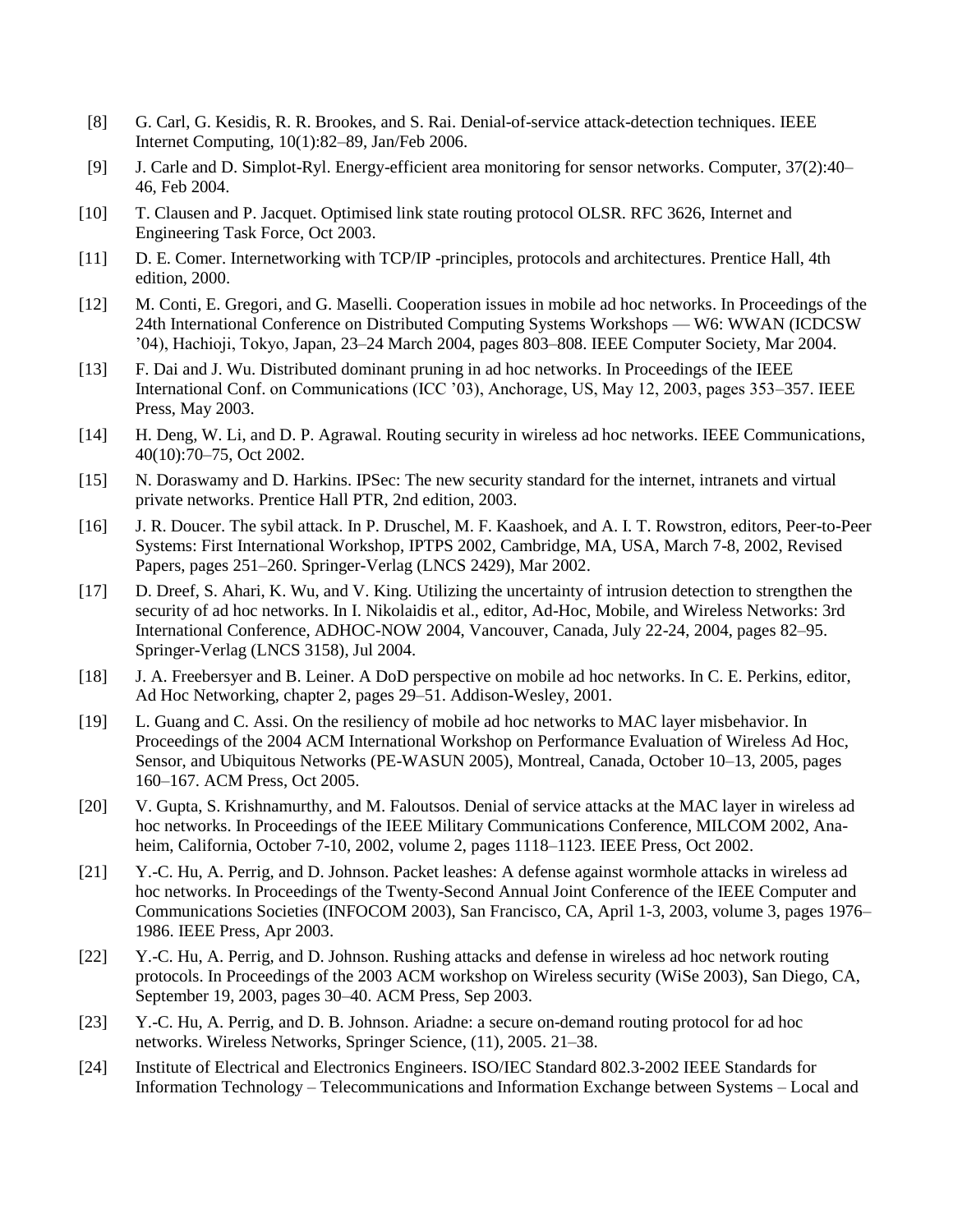Metropolitan Area Network – Specific Requirements – Part 3: Carrier sense multiple access with collision detection (CSMA/CD) access method and physical layer specifications, 2002.

- [25] P. Jacquet, P. Mühlethaler, T. Clausen, A. Laouiti, A. Qayyum, and L. Viennot. Optimised link state routing protocol for ad hoc networks. In Proceedings of the 5th IEEE Multi Topic Conference (INMIC 2001), Lahore, Pakistan, December 28-30, 2001, pages 1–7. IEEE Press, Dec 2001.
- [26] D. Johnson and D. Maltz. Dynamic source routing in ad hoc wireless networks. In T. Imelinski and H. Korth, editors, Mobile Computing, chapter 5, pages 153–179. Kluwer Academic Publishers, 1996.
- [27] D. Johnson, D. Maltz, and J. Broch. DSR The dynamic source routing protocol for multihop wireless ad hoc networks. In C. Perkins, editor, Ad Hoc Networking, chapter 5, pages 139–172. Addison-Wesley, 2001.
- [28] J. Jubin and J. Tornow. The DARPA packet radio network protocols. Proceedings of the IEEE, 75:21–32, 1987.
- [29] S. Kent and R. Atkinson. Security architecture for the internet protocol. RFC 2401, Internet and Engineering Task Force, Nov 1998.
- [30] L. Lamport. The weak Byzantine generals problem. Journal of the ACM (JACM), 30(3):668–676, 1983.
- [31] L. Lamport, R. Shostak, and M. Pease. The Byzantine generals problem. ACM Transactions on Programming Languages and Systems (TOPLAS), 4(3):382–401, 1982.
- [32] H. Lim and C. Kim. Multicast tree construction and flooding in wireless ad hoc networks. In Proceedings of the 3rd ACM international workshop on Modeling, analysis and simulation of wireless and mobile systems (MSWIM '00), Boston, Massachusetts, US, August 20, 2000, pages 61–68, Aug 2000.
- [33] W. Lou and J. Wu. On reducing broadcast redundancy in ad hoc wireless networks. IEEE Transactions on Mobile Computing, 1(2):110– 122, Apr-Jun 2002.
- [34] S.-Y. Ni, Y.-C. Tseng, Y.-S. Chen, and J.-P. Sheu. The broadcast storm problem in a mobile ad hoc network. In Proceedings of the 5th annual ACM/IEEE international conference on Mobile computing and networking, MobiCom '99, Seattle, Washington, US, August 15-19, 1999, pages 151–162. ACM Press, Aug 1999.
- [35] R. Ogier, F. Templin, and M. Lewis. Topology dissemination based on reverse-path forwarding TBRPF. RFC 3684, Internet and Engineering Task Force, Feb 2004.
- [36] C. Perkins and E. Belding-Royer. Ad hoc on-demand distance vector AODV routing. RFC 3561, Internet and Engineering Task Force, Jul 2003.
- [37] C. Perkins and E. Royer. The ad hoc on-demand distance vector protocol. In C. Perkins, editor, Ad Hoc Networking, chapter 6, pages 173–219. Addison-Wesley, 2001.
- [38] C. E. Perkins. Ad Hoc Networking. Addison-Wesley, 2001.
- [39] C. E. Perkins. Ad hoc networking: An introduction. In C. E. Perkins, editor, Ad Hoc Networking, chapter 1, pages 1–28. Addison-Wesley, 2001.
- [40] C. E. Perkins and P. Bhagwat. Highly dynamic destination-sequenced distance-vector routing (DSDV) for mobile computers. In Proceedings of the conference on Communications architectures, protocols and applications, SIGCOMM '94, London, UK, August 31-September 02, 1994, pages 234–244. ACM Press, 1994.
- [41] C. E. Perkins and P. Bhagwat. DSDV routing over a multihop wire-less network of mobile computers. In C. E. Perkins, editor, Ad Hoc Networking, chapter 3, pages 53–74. Addison-Wesley, 2001.
- [42] C. E. Perkins and E. M. Royer. Ad-hoc on-demand distance vector routing. In Proceedings of the 2nd IEEE Workshop on Mobile Computing Systems and Applications, New Orleans, LA, February 25-26, 1999, pages 90–100. IEEE Press, 1999.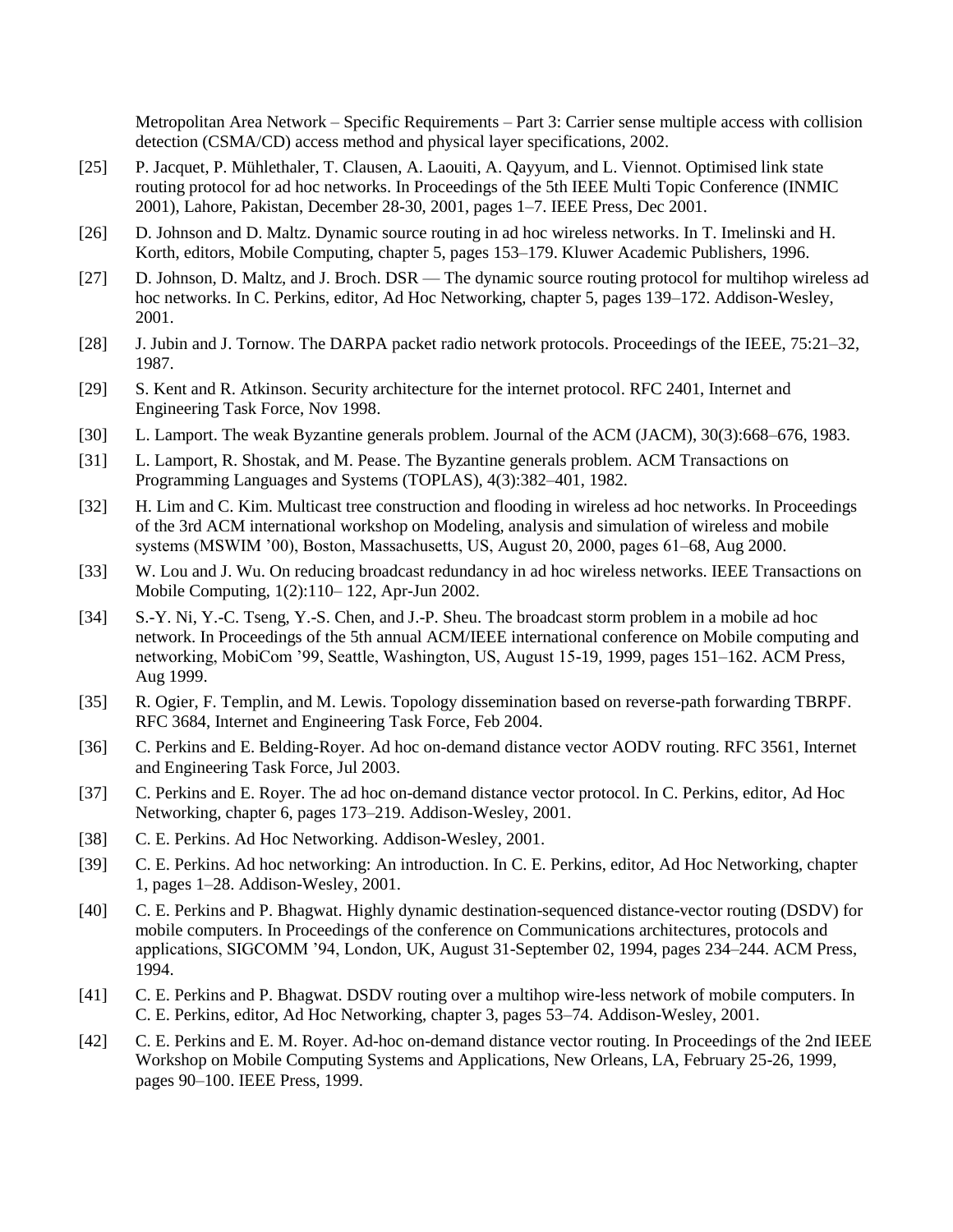- [43] R. Perlman. Network layer protocols with Byzantine robustness. Technical Report MIT-LCS-TR-429, Laboratory for Computer Science, Massachusetts Institute of Technology, October 1988.
- [44] J. Postel. User datagram protocol. RFC 768, Internet and Engineering Task Force, Aug 1980.
- [45] J. Postel. Internet protocol DARPA internet program protocol specification. RFC 791, Internet and Engineering Task Force, Sep 1981.
- [46] K. Sanzgiri, D. LaFlamme, B. Dahill, B. N. Levine, C. Shields, and E. M. Belding-Royer. Authenticated routing for ad hoc networks. IEEE Journal on Selected Areas of Communications, 23:598–610, March 2005.
- [47] F. Stajano. Security for ubiquitous computing. John Wiley & Sons, Ltd., 2002.
- [48] F. Stajano and R. Anderson. The resurrecting duckling: Security issues for ad-hoc wireless networks. In B. Christianson, B. Crispo, and M. Roe, editors, Security Protocols, 7th International Workshop, April 19-21, 1999, Cambridge, UK, volume 1796 of Lecture Notes in Computer Science, pages 172–194. Springer, 2000.
- [49] B. Sun, Y. Guan, J. Chen, and U. Pooch. Detecting black-hole attack in mobile ad hoc networks. In Proceedings of the 5th European Personal Mobile Communications Conference, Glasgow, UK, April 22- 25, 2003, pages 490–495. Institution of Electrical Engineers, IEE Press, Apr 2003.
- [50] S. Thomson and T. Narten. IPv6 stateless address autoconfiguration. RFC 2462, Internet and Engineering Task Force, Dec 1999.
- [51] Y.-C. Tseng, S.-Y Ni, Y.-S. Chen, and J.-P. Sheu. The broadcast storm problem in a mobile ad hoc network. Wireless networks, 8(2-3):153–167, 2002.
- [52] Y.-C. Tseng, S.-Y. Ni, and E.-Y. Shih. Adaptive approaches to relieving broadcast storms in a wireless multihop mobile ad hoc network. IEEE Transactions on Mobile Computing, 52(5):545–557, Apr-May 2003.
- [53] N. H. Vaidya. Weak duplicate address detection in mobile ad hoc networks. In J. Hubaux, J. J. Garcia-Luna-Aceves, and D. Johnson, editors, Proceedings of the 3rd ACM international symposium on Mobile ad hoc networking & computing, MobiHoc '02, Lausanne, Switzerland, June 9-11, 2002, pages 206–216. ACM Press, Jun 2002.
- [54] W. Wang, Y. Lu, and B. Bhargava. On security study of two distance vector routing protocols for mobile ad hoc networks. In M. Singh and V. K. Prasanna, editors, Proceedings of the First IEEE International Conference on Pervasive Computing and Communications, Per-Com '99, Dallas, Texas, US, March 23-26, 2003, pages 179–186. IEEE Press, Mar 2003.
- [55] K. Weniger. Passive duplicate address detection in mobile ad hoc net-works. In Proceedings of IEEE Wireless Communications and Networking (WCNC 2003), New Orleans, LA, March 16-20, 2003, volume 3, pages 1504– 1509. IEEE Press, Mar 2003.
- [56] J. Wu and F. Dai. Broadcasting in ad hoc networks based on self-pruning. In Proceedings of the Twenty-Second Annual Joint Conference of the IEEE Computer and Communications Societies (INFOCOM 2003), San Francisco, CA, April 1-3, 2003. IEEE Press, Apr 2003.
- [57] C.-C. Yang and C.-Y. Chen. A reachability-guaranteed approach for reducing broadcast storms in mobile ad hoc networks. In Proceedings of the 56th ACM Vehicular Technology Fall 2002 Conference (VTC 2002), Vancouver, Canada, September 24-29, 2002, volume 2, pages 1036–1040. IEEE Press, Sep 2002.
- [58] P. Yau. Issues surrounding the operation of mobile ad hoc networks in the presence of selfish behaviour. In Proceedings of the Wireless World Research Forum Meeting 10, New York, NY, USA, October 27-28, 2003. Wireless World Research Forum, Oct 2003.
- [59] P. Yau and C. J. Mitchell. Reputation methods for routing security for mobile ad hoc networks. In Proceedings of SympoTIC '03, Joint IST Workshop on Mobile Future and Symposium on Trends in Communications, Bratislava, Slovakia, October 26-28, 2003, pages 130–137. IEEE Press, Oct 2003.